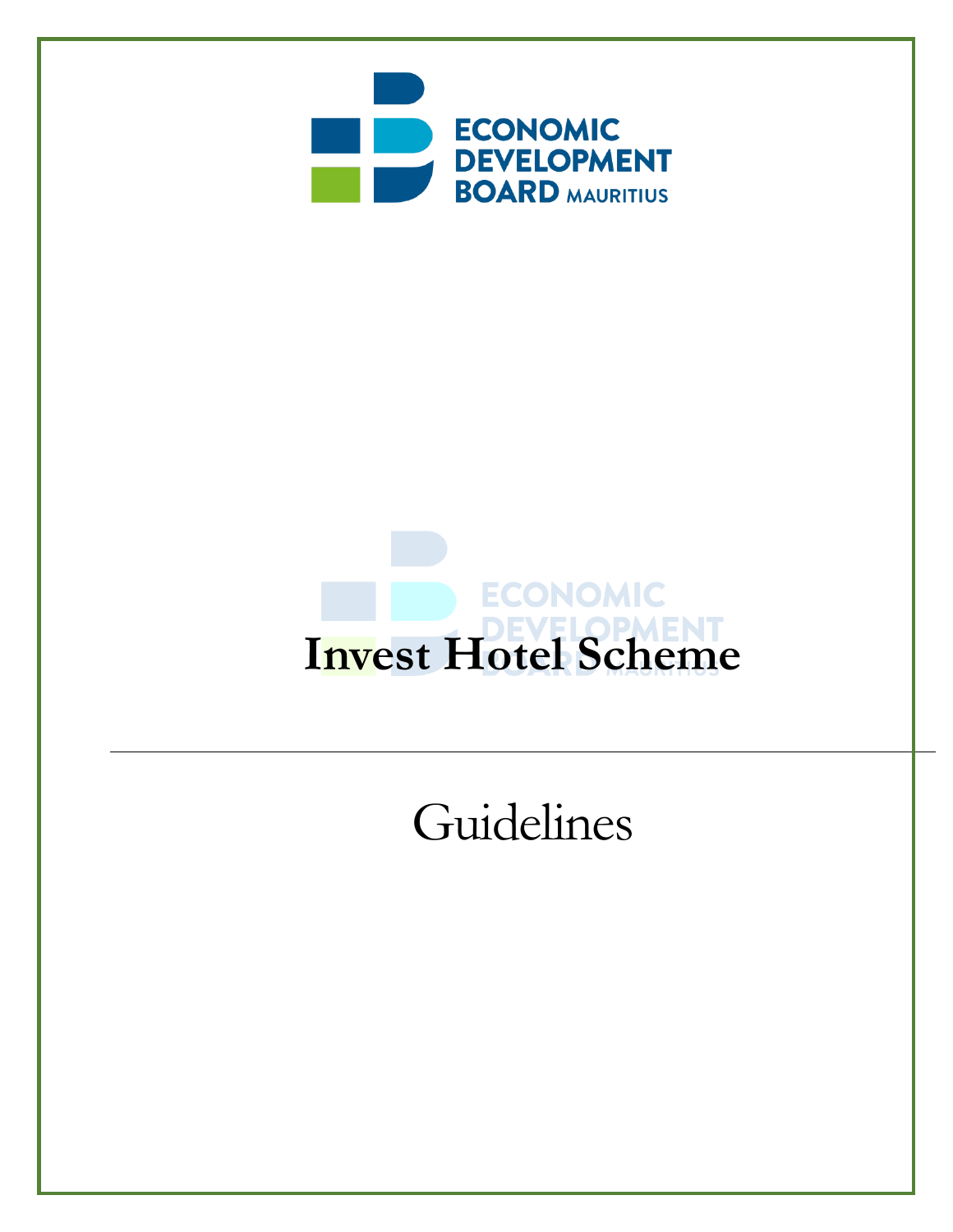#### **PREFACE**

This publication contains guidance for any person who wants to

- (i) engage in a project under the Invest-Hotel Scheme; or
- (ii) acquire a unit or any other part of a hotel under the Invest-Hotel Scheme.

These guidelines are based upon the Economic Development Board Act 2017 and the Investment Promotion (Invest Hotel Scheme) Regulations 2015. They are designed to provide information and assist in decision-making. They are not intended to replace the provisions of the law and should not be construed as one. Neither should they be interpreted as prescribing an exclusive course of management.

Whilst care has been taken to ensure that the information provided herein is accurate and correct at the time of publication, users of this publication are advised to seek guidance from the Economic Development Board in case of uncertainty or ambiguity encountered in reading. The Economic Development Board shall, in no circumstances whatsoever, be held liable to any person arising from use of information contained herein.



© Economic Development Board – March 2019

10th Floor, One Cathedral Square Building • 16 Jules Koenig Street Port Louis Phone (230) 203 3800 • Fax (230) 210 8560 Email: [hpd@edbmauritius.org](mailto:hpd@edbmauritius.org) • Website: [www.edbmauritius.org](http://www.edbmauritius.org/)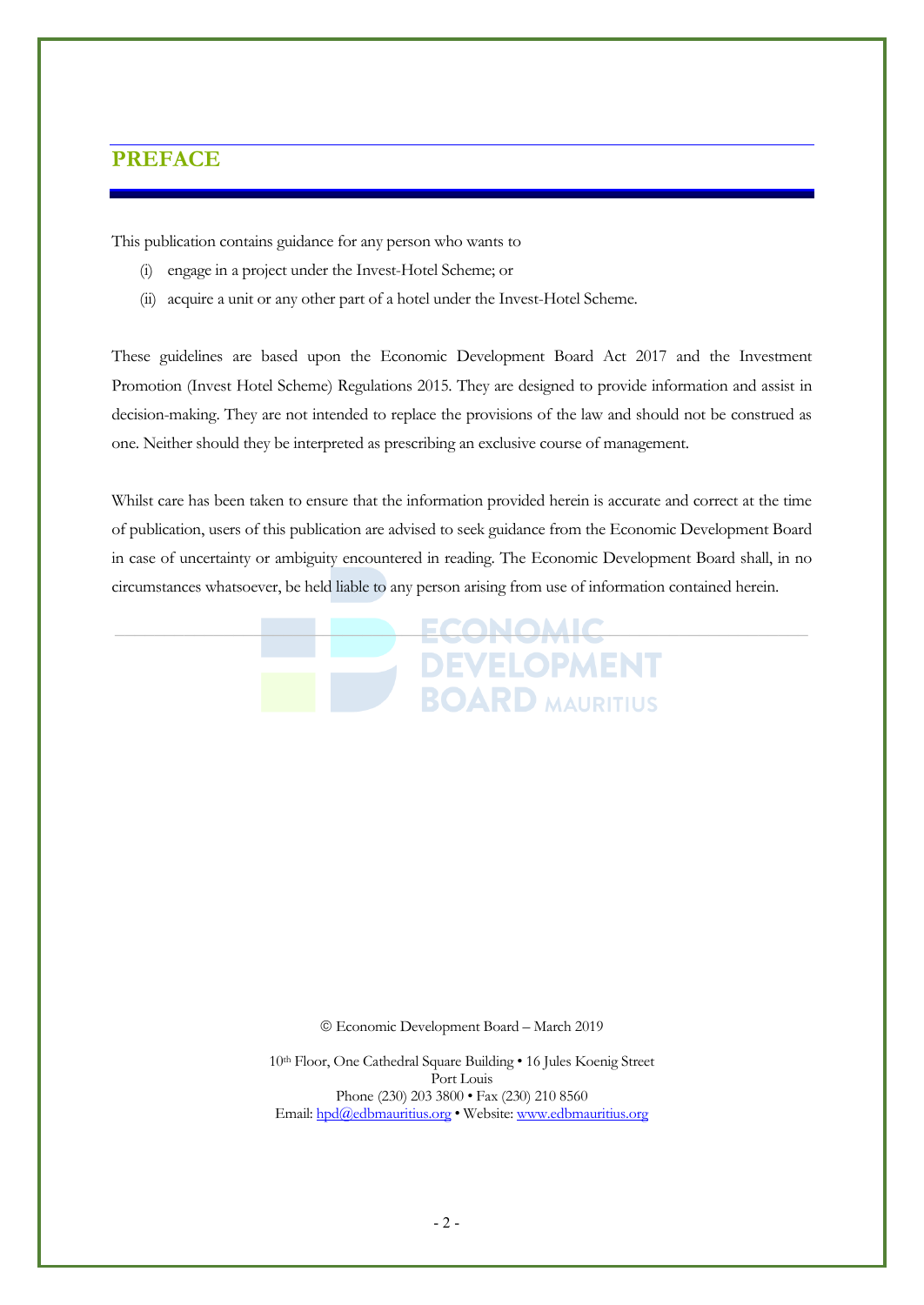# **INDEX**

| <b>DESCRIPTION</b>                                                              |                  |
|---------------------------------------------------------------------------------|------------------|
| <b>BACKGROUND</b>                                                               | $\boldsymbol{4}$ |
| THE INVEST-HOTEL SCHEME                                                         | 6                |
| THE IHS CERTIFICATE                                                             | 8                |
| <b>STAGES TO BE FOLLOWED PRIOR TO THE ISSUE OF AN IHS</b><br><b>CERTIFICATE</b> | $\boldsymbol{9}$ |
| <b>SALE OF UNITS OR OTHER PARTS OF THE HOTEL</b>                                | 19               |
| <b>DUTIES AND TAXES</b><br><b>ECONOMIC</b><br>DEVELOPMENT                       | 26               |
| <b>BANK GUARANTEE</b><br><b>BOARD MAURITIUS</b>                                 | 28               |
| <b>APPLICATION FORM FOR IHS CERTIFICATE</b>                                     | 30               |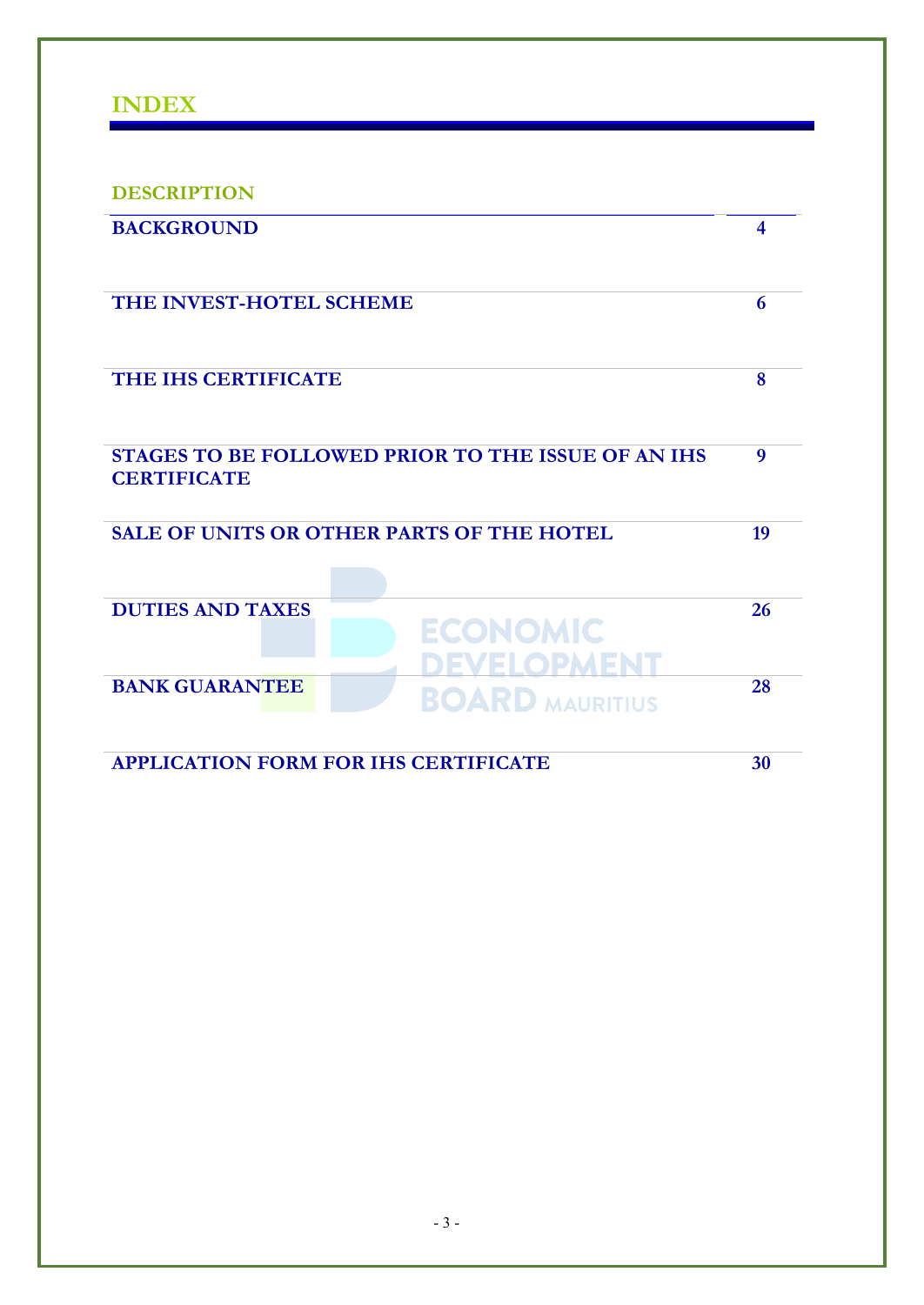#### **General Objective**

This set of guidelines aims to:

- 1) Define procedures required to be followed by promoters in line with the requirements under the Investment Promotion (Invest Hotel Scheme) Regulations 2015, as amended;
- 2) Provide a comprehensive and user-friendly guide and reference document to assist investors to submit projects under the Invest-Hotel Scheme (IHS);
- 3) Avoid any misunderstanding in the interpretation, application or implementation of agreed procedures, rulings and regulations and ensure that the implementation of all IHS projects is always in pursuance of and are consistent with the regulations on the Invest-Hotel Scheme.
- 4) Facilitate the submission and processing of applications for **hotel development** under the scheme through a clear, streamlined and more transparent project development, evaluation, approval and implementation process; and
- 5) Ensures the application of the provisions of the Economic Development Board Act and the Investment Promotion (Invest Hotel Scheme) Regulations 2015 as amended.

For purposes of these guidelines, the terms and phrases used herein shall be understood to mean:

- 2.1 **Bank guarantee** An indemnity letter in which a bank in Mauritius commits itself to pay a certain sum if the IHS Company fails to perform as per the terms and conditions of the certificate issued by the Economic Development Board.
- 2.2 **Economic Development Board or EDB** Statutory body established under the Economic Development Board Act. For the present purpose, EDB processes all applications for projects under the IHS and issues the letter of approval and the IHS Certificate.
- 2.3 **EIA** EIA is a study that predicts the environmental consequences of a proposed development. It evaluates the expected effects of the project on the natural environment, human health and on property (ies).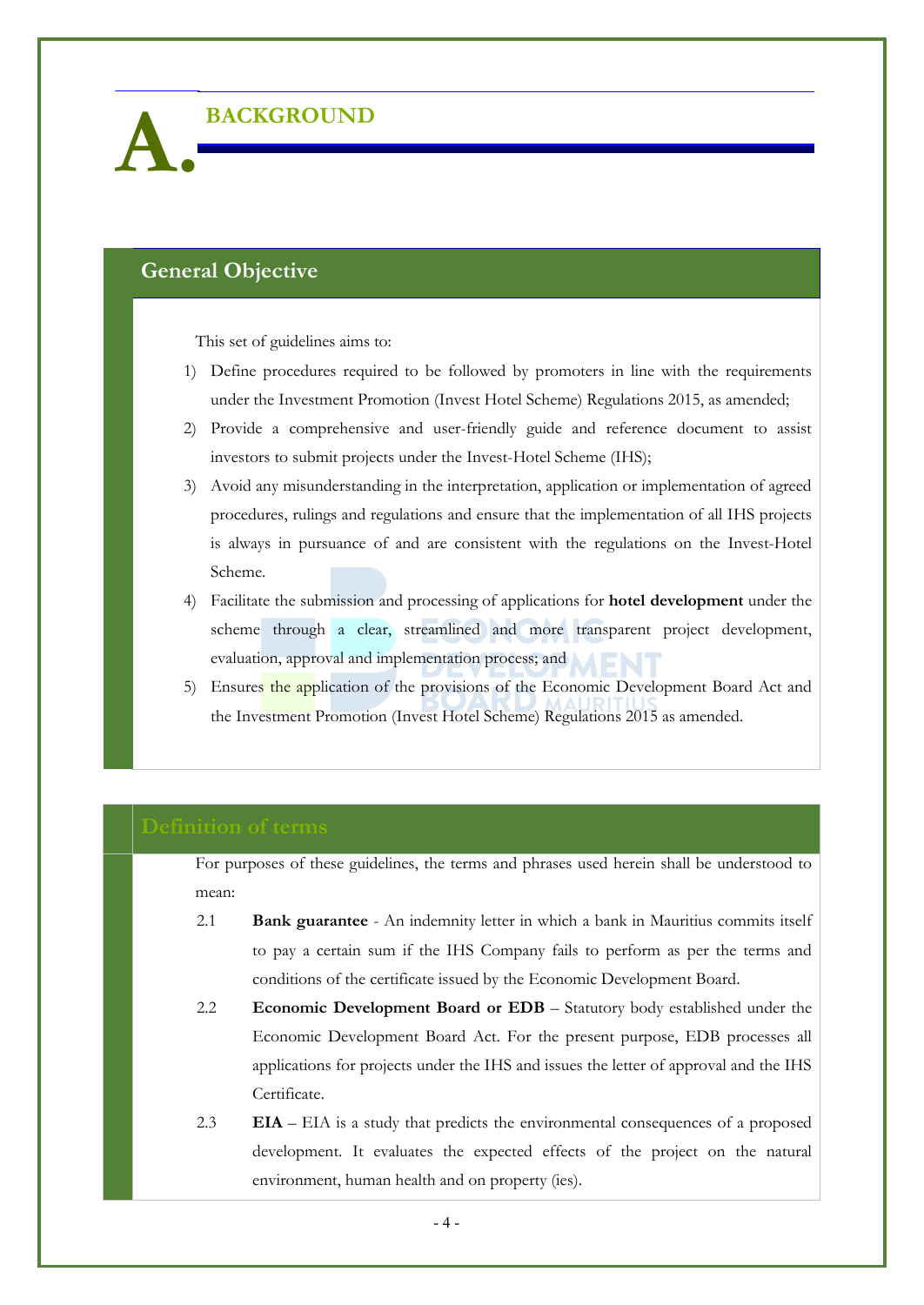- 2.4 **Hectare (ha) –** Land area equal to 10,000 square metres
- 2.5 **Hotel Development** the construction, alteration, refurbishment, reconstruction, extension, conversion or upgrading of a hotel, on a hotel development area.
- 2.6 **Hotel owner**  the owner of a hotel in operation.
- 2.7 **Letter of Approval** Document issued by the Economic Development Board on approval of a project and lays down the terms and conditions that should be satisfied for the issuance of an IHS Certificate. With a Letter of Approval, an IHS Company may sign a "contrat préliminaire en état futur d'achèvement" but cannot sell any units under the scheme.
- 2.8 **IHS Company** A Company incorporated under the Companies Act 2001 that holds a Letter of Approval for the development of a project approved by the Economic Development Board under the Invest-Hotel Scheme and includes a company holding an IHS Certificate.
- 2.9 **IHS project**  a project under IHS relating to a hotel in operation to a hotel to be constructed, as the case may be.
- 2.10 **Tourism Authority -** The Tourism Authority is responsible for licensing, regulating and supervising the activities of tourist accommodation, tourist enterprises, pleasure crafts, skippers and canvassers and falls under the aegis of the Ministry of Tourism.
- 2.11 **Unit** A unit is either a room, an apartment, a villa, a suite or any other similar properties forming part of an invest-hotel and which is used for lodging and sleeping.
- 2.12 **Unit Owner** Any person investing in the acquisition of a unit under the IHS.

## **Legal Basis**

The legal basis for these guidelines is the:

- 1) Investment Promotion (Invest Hotel Scheme) Regulations 2015
- 2) Economic Development Board Act 2017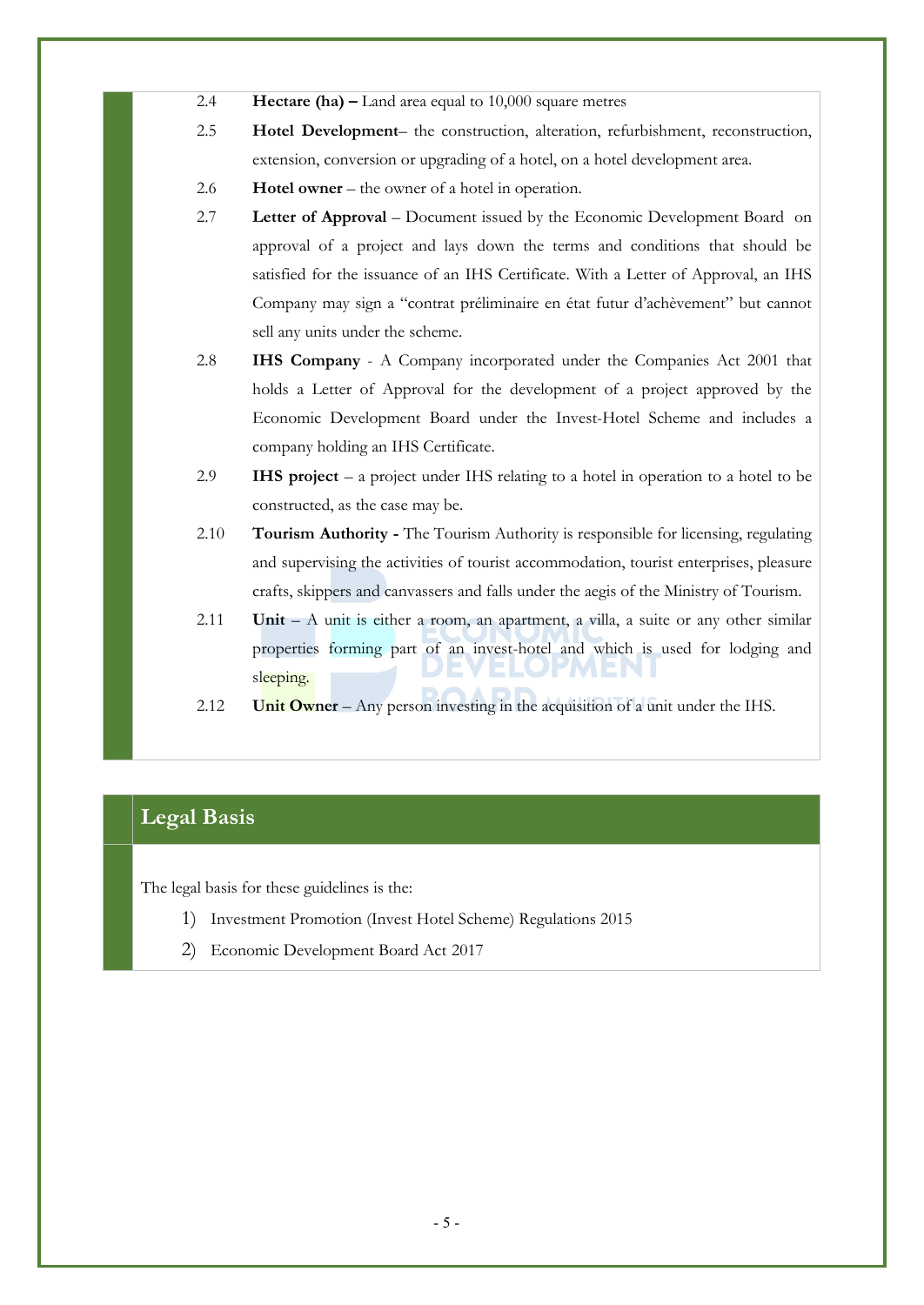# **THE INVEST-HOTEL SCHEME B.**

#### **About the scheme**

The Invest-Hotel Scheme (IHS) allows hotel developers to finance the development of a hotel project by allowing them to sell villas, suites or units that form part of the hotel to individual buyers.

The Invest-Hotel Scheme provides:

- 1. for the development of a hotel on either freehold or leasehold land of more than 1 hectare where units, villas, or suites of the hotel can be sold;
- 2. that the buyer of a unit enters into a lease agreement by which the property is leased back to the seller; and
- 3. that the unit leased to the seller may be used and occupied by the unit owner or any person on his behalf for a total of not more than 45 days in any period of 12 months.

# $RD$  matipitilis **Eligibility for acquisition of a unit or other parts of a hotel**

The following persons may acquire a property from an IHS Company:

- (a) a non-citizen of Mauritius
- (b) a citizen of Mauritius
- (c) a company incorporated under the Companies Act 2001
- (d) a société, where its deed of formation is deposited with the Registrar of Companies
- (e) a trust, where the trusteeship services are provided by a qualified trustee licensed by the Financial Services Commission

Note: A qualified global business as defined under the Financial Services Act 2007 holding a Global Business Licence cannot acquire property under the IHS scheme.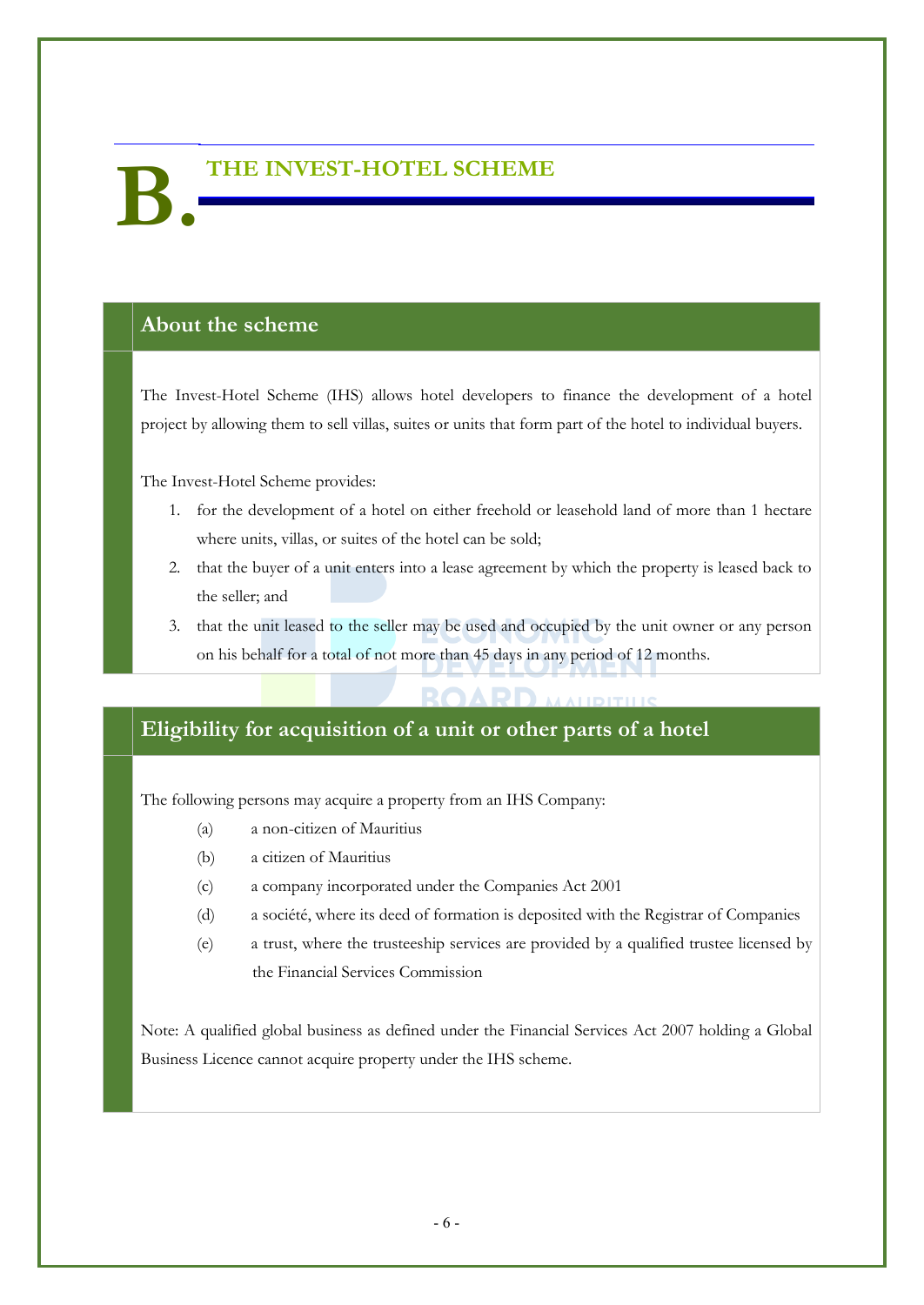# **Extent of property for development**

A hotel project under the Invest-Hotel Scheme must be of an extent of land of not less than 1 hectare. The project can be developed on freehold or leasehold land.

#### **Investment in the acquisition of a unit**

- **For stand alone villa** The amount of investment in the acquisition of a stand-alone villa should not to be less than US\$500,000 (excluding taxes) or its equivalent in any freely convertible currency.
- **For units other than stand alone villa**  No minimum investment required to acquire such units

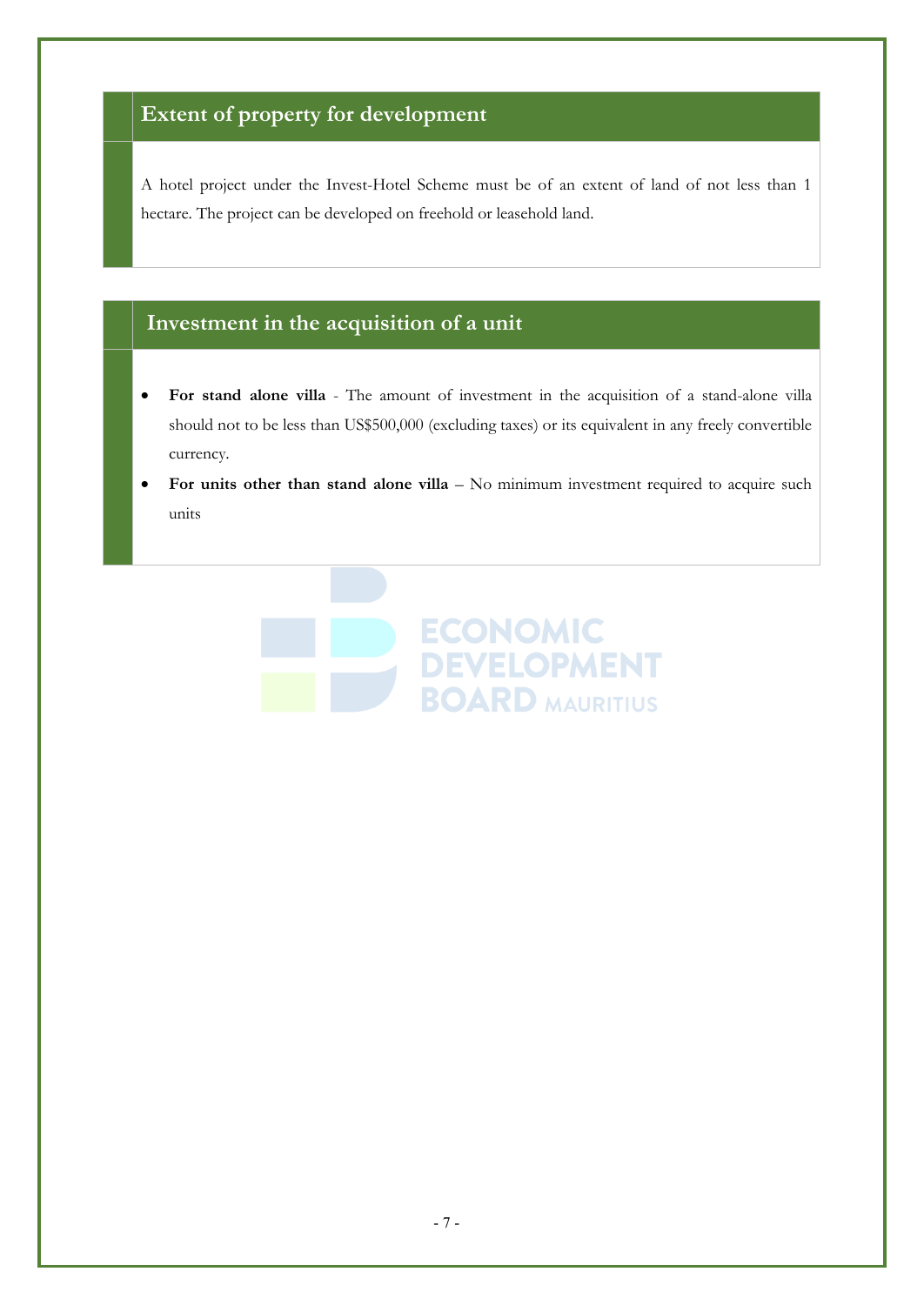# **THE IHS CERTIFICATE C.**

#### **An IHS Certificate**

- An IHS certificate issued under section 15 of the Economic Development Board Act 2017 is conclusive evidence that all the requirements of Invest-Hotel Scheme as to an investment project submitted to the Economic Development Board have been complied with. From the date of issue of the certificate, the company is responsible under the Act for the **timely** development, implementation and management of the IHS project in accordance with the approval granted by the Economic Development Board.
- The Company issued with an IHS Certificate has to implement the project as approved by the Economic Development Board and cannot change the use to which each major part of the development area has been approved, without the prior approval of the Economic Development Board.
- The Economic Development Board reserves the right to revoke an IHS certificate where the IHS Company:
	- o has not started the project as per the implementation schedule for which the certificate was granted;
	- o is acting or has acted in breach of any terms and conditions of the IHS certificate;
	- o has provided false and misleading information and has acted in contravention to the Economic Development Board Act and the regulations made thereunder;
	- o has changed the use to which each major part of the development area was approved without the prior approval of the Economic Development Board;
	- o has contravened any enactment under which a relevant permit has been issued; or
	- o has acted in such a way as to tarnish the good repute of Mauritius as an attractive base for investments.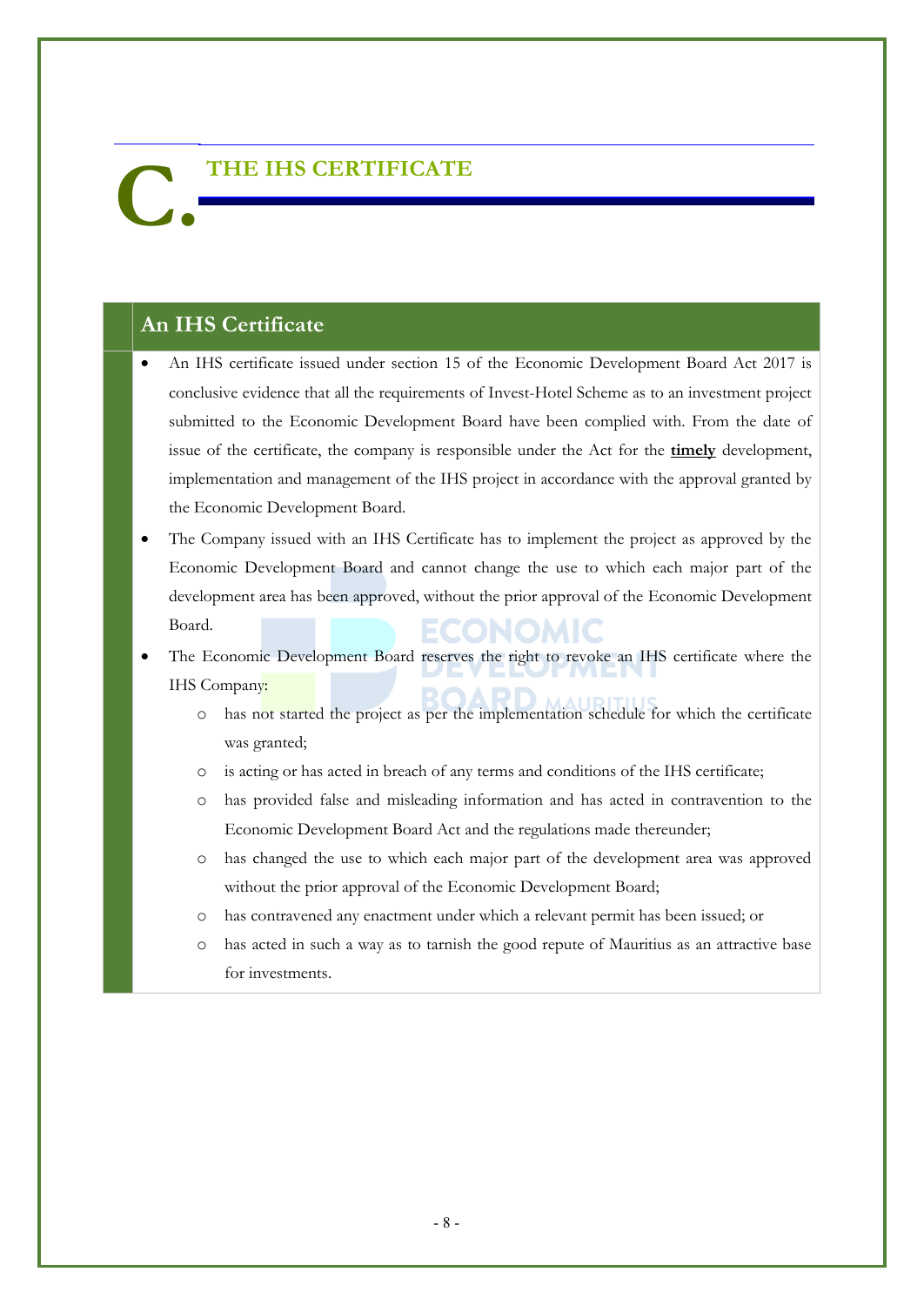#### **Stages to be followed prior to the issue of an IHS Certificate**

**Stage 1:** Identification of hotel development area

**Stage 2:** Submission of application for IHS Certificate

**Stage 3:** Presentation of project to technical committee chaired by EDB & site visit

**Stage 4:** Issuance of Letter of Approval by EDB

**Stage 5:** Obtention of permits and licences by relevant authorities for the project

**Stage 6:** Transfer of land rights to IHS Company

**Stage 7:** Formation of Syndicat des Copropriétaires, provision of Bank guarantee & submission of other documents as per letter of Approval

**MAURITIUS** 

**Stage 8: Issue of IHS Certificate <b>EVELOPM** 

**Stage 9:** Transfer of land rights to Syndicat des Copropriétaires

**Stage 10:** Sale of units or other parts of the hotel

#### **Stage 1: Identification of hotel development area**

#### **Hotel development area – Freehold**

- 1. Where a company intends to carry on a development under the Invest-Hotel Scheme on Freehold land, it must show a good title to the property and hold a "compromis de vente" with the vendor. A "compromis de vente" irrevocably binds the seller and the purchaser, subject to fulfilment of the conditions precedent.
- 2. The sale or transfer must be executed prior to the issue of the IHS certificate under an "acte de vente". This deed will operate the legal transfer of title to the IHS company.
- 3. The IHS Company must submit a copy of the deed ("acte de vente") prior to the issue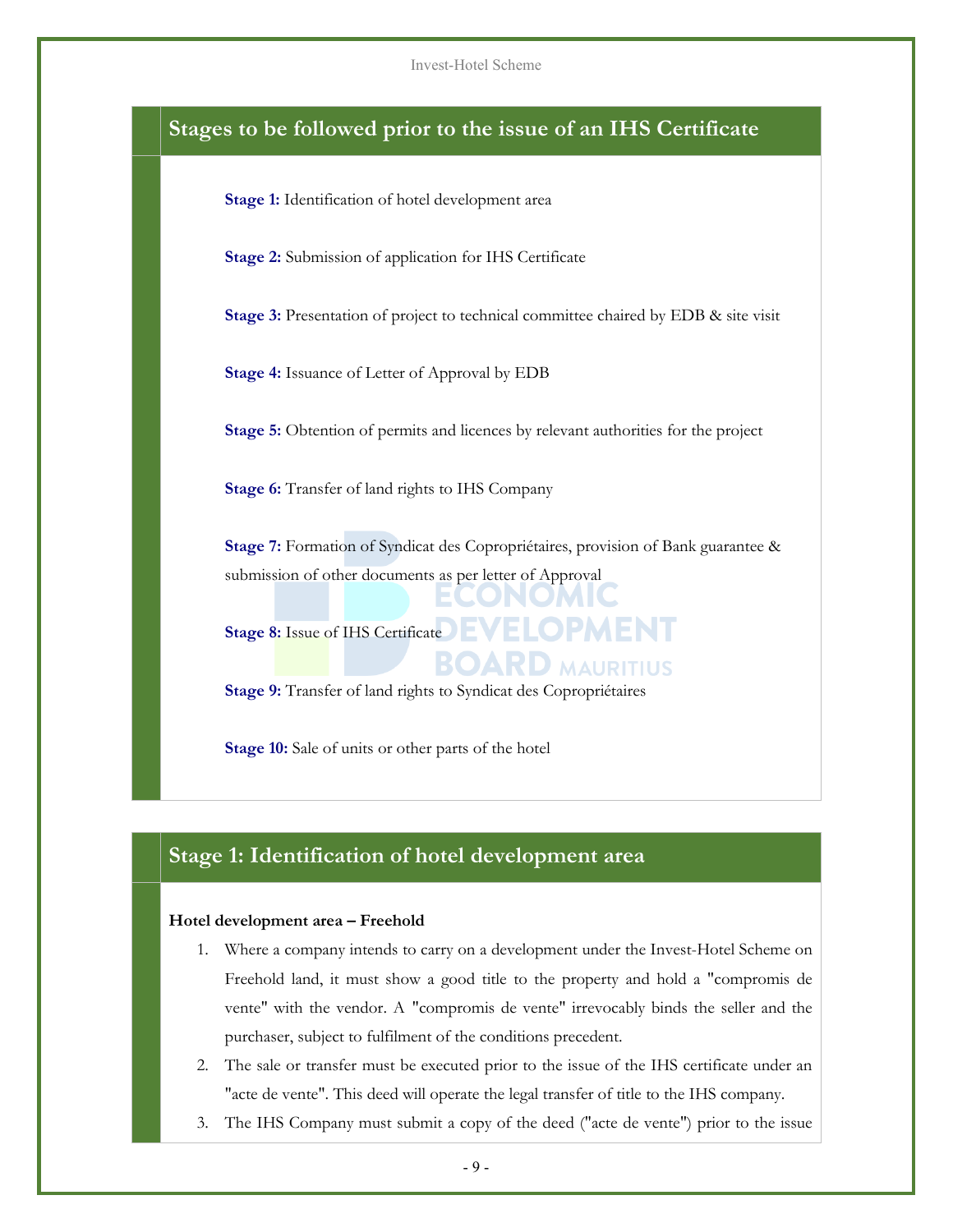of the certificate.

#### **Hotel development area – Leasehold**

- 1. Any promoter willing to have a lease over state land for Hotel Development under the Invest-Hotel Scheme should submit an application to the Ministry of Housing and Lands.
- 2. If the request is approved, a reservation letter is issued to the promoter by the Ministry of Housing and Lands.
- 3. Once the conditions mentioned in the reservation letter have been satisfied, the Chief Government Valuer (CGV) is requested to assess the rent to be claimed.
- 4. A letter of intent containing all conditions and rent (payable in advance) is issued to the promoter. Upon acceptance of the offer, the payment of the rent and the survey fee, a lease agreement is drawn up between the Ministry of Housing and Lands and the promoter (under the name of a company).
- 5. Industrial leases are normally granted for an initial period of twenty years with option of renewal for four consecutive periods of ten years each. At each renewal the rent is reassessed to reflect the market value.
- 6. The approved lessee should contribute towards the Tourism Fund, to be determined by the Ministry of Housing and Lands, prior to the signature of the Lease Agreement.

# **Tourist Accomodation Certificate (TAC)**

- 1. No person can run or carry on a tourist accommodation activity (including an invest-hotel) in Mauritius without a tourist accommodation certificate issued by the Tourism Authority.
- 2. An application for a TAC must be submitted to the Tourism Authority (*an application fee is payable upon submission of an application form*).
- 3. On approval of a hotel project, a letter of intent is issued to the applicant with terms and conditions. A TAC is issued to the applicant where all the conditions specified in the letter of intent have been complied with.

# **Stage 2: Submission of application for IHS Certificate**

- 1. An application for an IHS Certificate must be made to the Chief Executive Officer of the Economic Development Board .
- 2. The duly completed and signed application form must be submitted with the following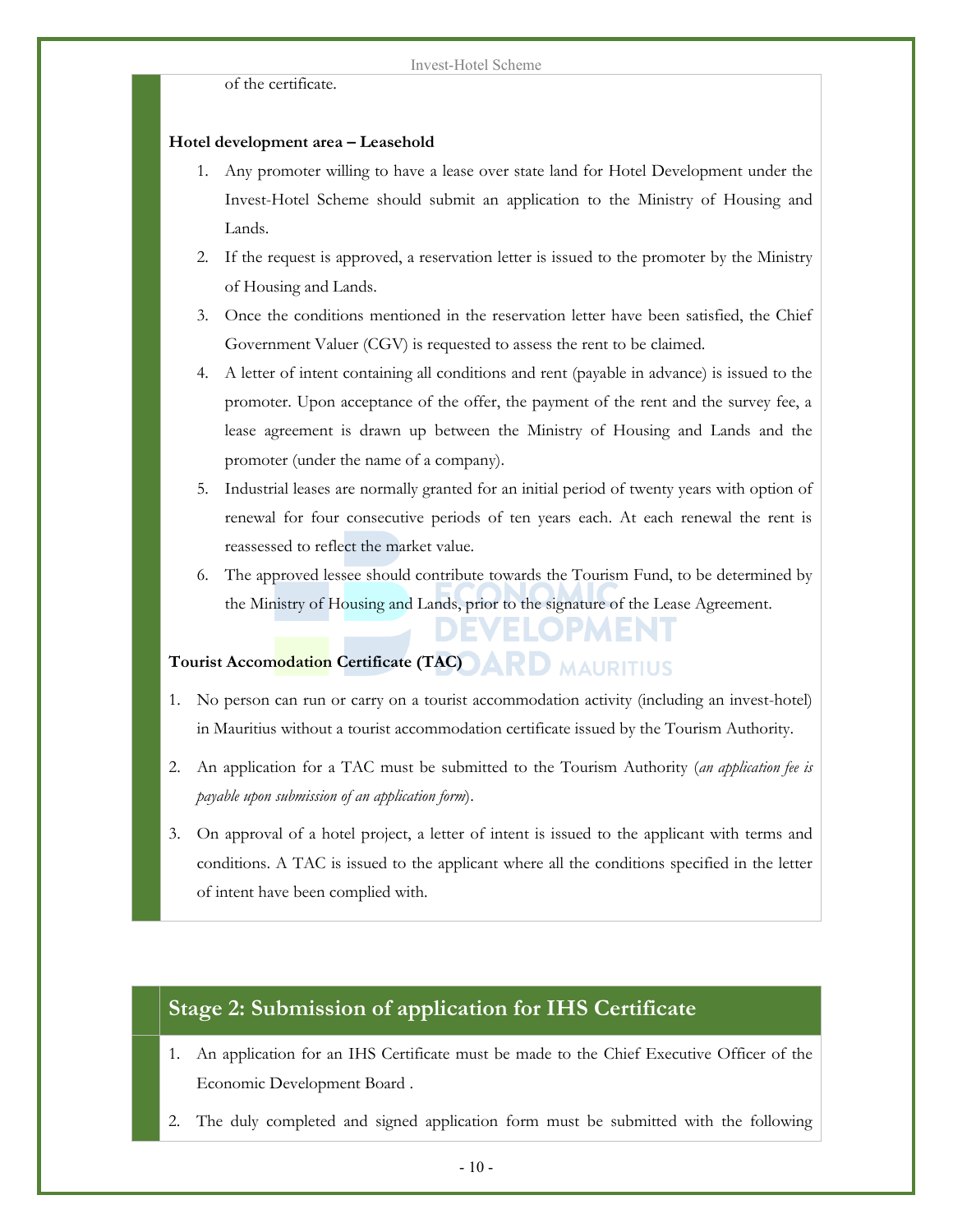mandatory documents (submitted in both soft and hard copies):

- a. **Certificate of Incorporation and other constitutive documents of the company** – Conclusive evidence issued by the Registrar of Companies that a company is incorporated under the Companies Act 2001 and is a body corporate with the name by which it is registered.
- b. **Detailed business plan** containing:
	- i. Background of promoters and investors
	- ii. Project components and description
	- iii. Proposed start date of construction
	- iv. Marketing plans
	- v. Detailed financial structure of project (projected cash flow, annual income statement, selling price)
- c. **Site/location plan by sworn land surveyor**  Plan showing the exact location of the immovable property
- d. **Detailed master plan** for the whole project A document that describes, with a map, the overall development concept.
- e. **Architecture and drawings**  Drawings showing the artistic impression of the **MAURITIUS** hotel
- f. **Outline Planning Permission (OPP)**  For a hotel development, a permission for the development of land sought from a local authority at an early stage and irrespective of whether a Building and Land Use Permit is to be granted or not and before any substantial costs are incurred in relation to the development of the land.
- g. (i)For freehold land **- Title Deed** of the present land owner where the land transferor shall hold shares in the IHS Company or **presale agreement (promesse de vente)** between present landowner and the company making an application for the IHS certificate where there shall be a sale
	- (ii) For leasehold land A **letter of reservation** or a **letter of intent** or a **lease agreement** in respect of the hotel development area from the Ministry of Housing and Lands or any other lessor.
- h. **Documents showing proof of funds** A document that demonstrates that the investor has the ability and funds available for the whole project based on the financial studies submitted. The purpose of the document is to ensure that the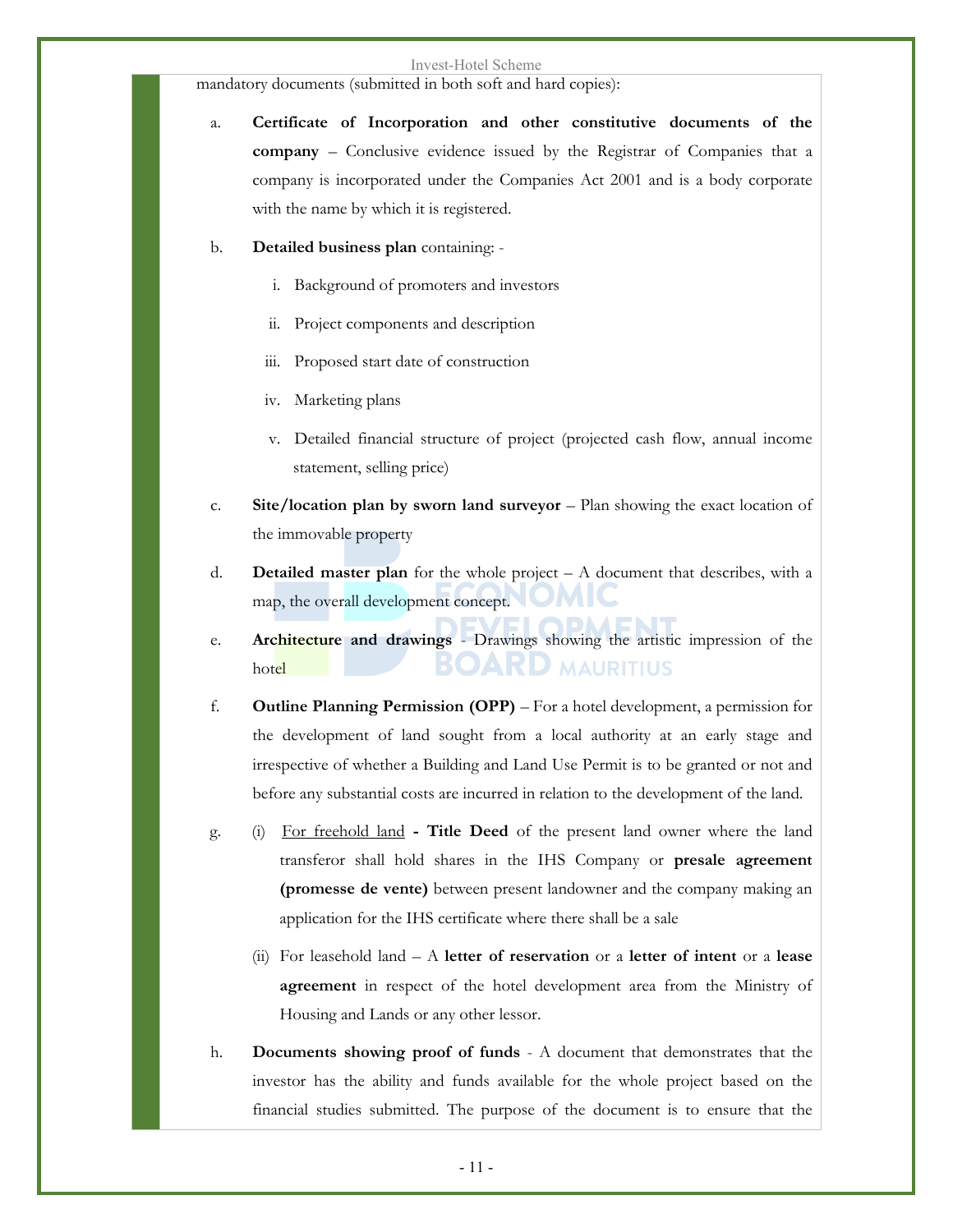funds required for the transaction are obtainable and legitimate proof that the investors have the funds. A bank confirmation and letter of arrangement may suffice. The account holder must request a letter from the bank or brokerage house to the effect that the sum in question is available in the account for the client's investment.

i. **Letter of Intent from Tourism Authority** – a document issued by the Tourism Authority under the Tourism Act 2006.

On approval of the hotel project, a letter of intent is issued by the Tourism Authority setting out the conditions upon which a TAC will be issued to the applicant.

**Note: An application shall be considered as ready for processing by EDB at the date by which all the information, particulars and documents have been duly submitted and considered as complete by EDB.** 

**An application for an IHS Certificate by the owner of a hotel shall be accompanied by information related to:**

- i. Purpose for which units are proposed to be sold or transferred; or
- ii. A deleveraging plan with full and detailed account of the particulars of the hotel and the purpose for which the units are proposed to be sold or transferred.

**ECONOMIC** 

# **Stage 3: Presentation of project to technical committee & Site visit**

- 1. Once the above documents are submitted to EDB, a site visit will be carried out.
- 2. The promoters will be called upon to make a presentation of the project at EDB. The promoters would be required to highlight specifically:
	- a. The issues that may hinder the realisation of the project
	- b. Areas requiring EDB and other authorities involvement
	- c. The technical committee will comprise of the EDB, Ministry of Finance and Economic Development, Ministry of Tourism, Ministry of Housing and Lands, Ministry of Environment, Ministry of Public utilities, and representatives of relevant local Authorities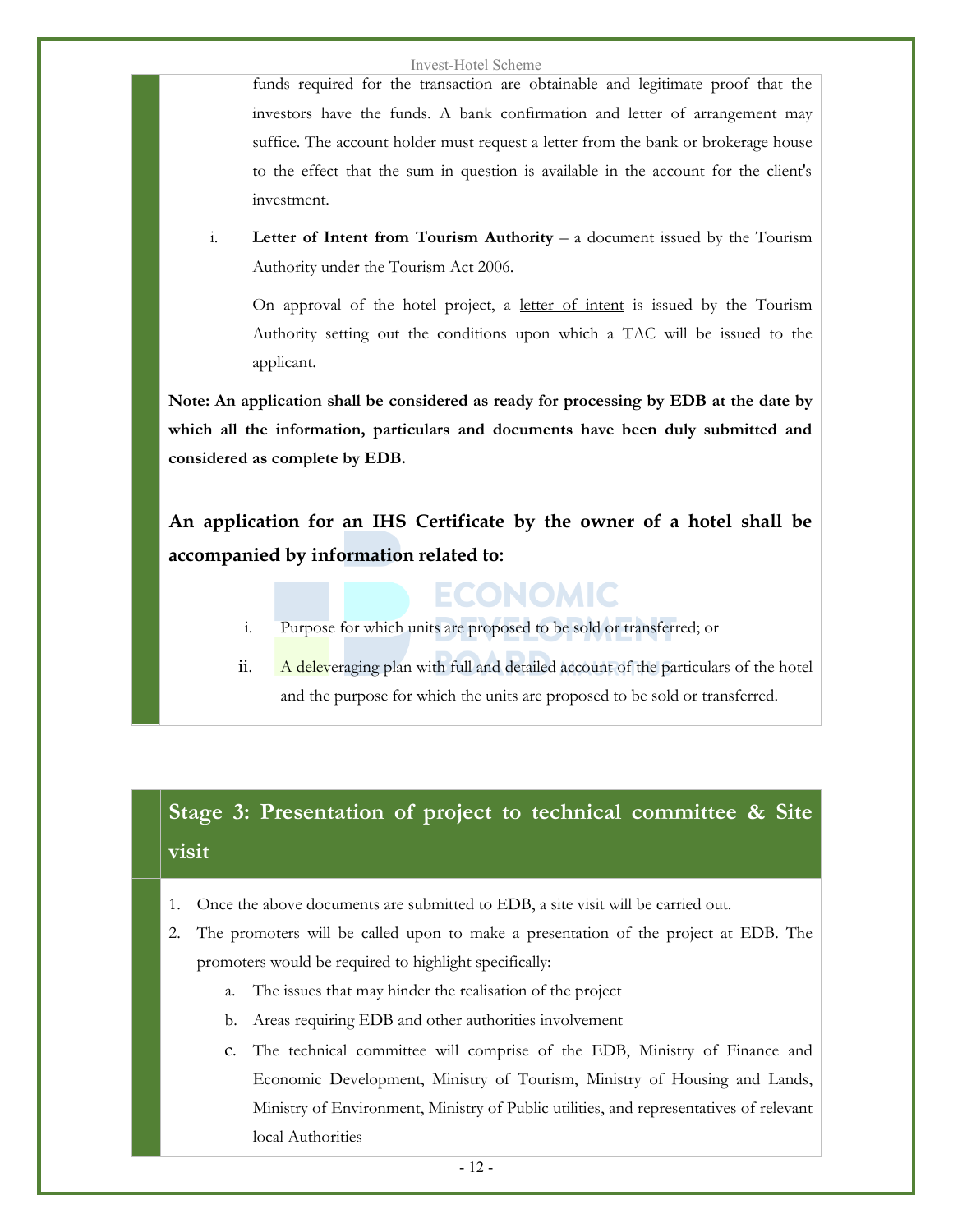#### **Stage 4: Issuance of Letter of Approval for a project under IHS**

A letter of approval is issued to the company making an application for IHS certificate where:

- a. the project meets the criteria of the Invest-Hotel Scheme as stipulated in the Investment Promotion (Invest Hotel Scheme) Regulations 2015 and;
- b. the technical committee members have no objection on any matter pertaining to their area of jurisdiction

The letter of approval is valid for a period of 12 months from the date of the letter. The letter of approval stipulates all the conditions that should be met for the issue of the IHS Certificate to the company, in particular:

- a. Obtention of the EIA Licence from the Ministry of Environment;
- b. Transfer of land in the name of the IHS company in the case of freehold land or signature of lease agreement between the lessor and the IHS company in case of lease of land;
- c. Constitutive documents evidencing the formation of the Syndicat des Copropriétaires and appointment of a syndic;
- d. Obtention of the Building and Land Use Permit from the District or Municipal **RD MAURITIUS** council
- e. Provision of a bank guarantee of 25,000 rupees per unit to the Economic Development Board;
- f. A specimen copy of the deed of sale for the transfer of a unit a draft copy of the deed of sale including the "règlement de copropriété".
- g. A specimen copy of the lease back agreement an agreement by which a property acquired by an investor is leased back to the IHS Company (seller) where the unit owner or any person on his behalf may use that unit for a total of not more than 45 days in any period of 12 months.

**In case of substantial change in the ownership or transfer of shares in the company subsequent to the issue of the letter of approval which could impact on the control of the company, the letter of approval would automatically be considered as null and void.**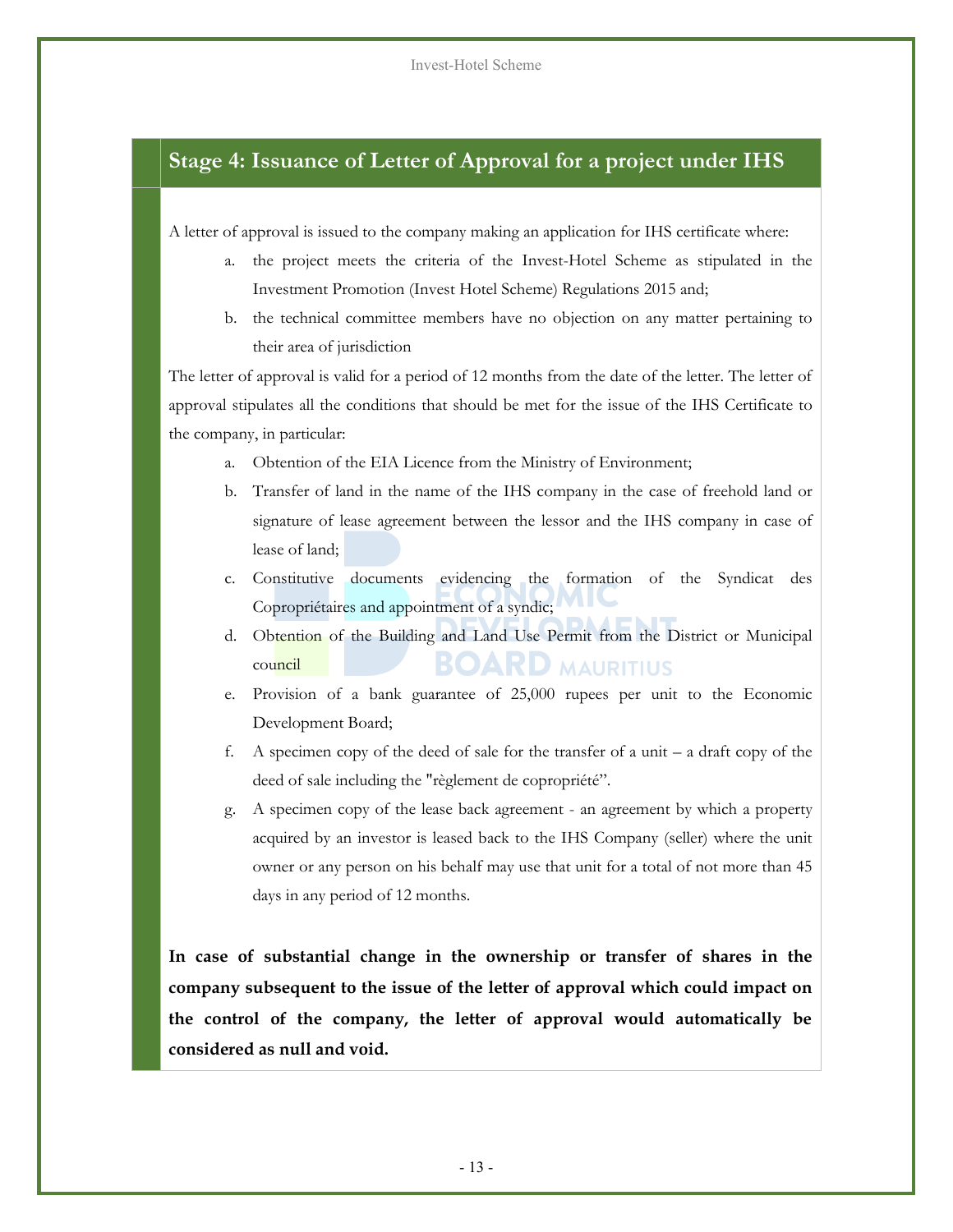# **Stage 5: Obtention of permits & licenses**

#### **Land Conversion Permit (where development on freehold land)**

- 1. Where a project is being developed on freehold land classified as agricultural land, a **land conversion permit** will be required. The Ministry of Agro Industry and Food Security grants the authorisation for the conversion of agricultural land to non agricultural use in accordance with the provisions of Section 28 of the Sugar Industry Efficiency (SIE) Act 2001.
- 2. The promoter has to apply in writing to the Ministry of Agro-Industry in a prescribed form available at the Ministry. The application is available online. As per the provisions of the SIE Act, a land is considered to be agricultural if it has been under cultivation at any point in time during the past 10 years immediately preceding the effective date of an application.
- 3. Applications should be made in the name of the owner/s and should be signed by the latter or any person legally entitled to do so.
- 4. The duly filled in original application form should be submitted to the Ministry along with relevant documents as per the guidelines available.

OPMENT

#### **Environment Impact Assessment**

- 1. Hotel developments, within 1 kilometre from the high water mark developed on the coastal region, require an EIA or as determined by the Ministry of Environment.
- 2. The guidelines for the submission of EIA report can be downloaded from the Ministry of Environment.
- 3. The environmental guideline for inland hotel has been prepared by the Ministry of Environment to ensure that all environmental issues are duly taken into consideration by the promoters. The guideline can be downloaded from the website of the Ministry.

#### **Building and Land Use Permit**

- 1. Before construction of any building or carrying out development on the land, the promoter is required to apply and be issued with a Building and Land Use Permit (BLP) by the local authority where the project is to be implemented.
- 2. The Building and Land Use Permit guide can be downloaded from the Ministry of Local Government or from local authorities.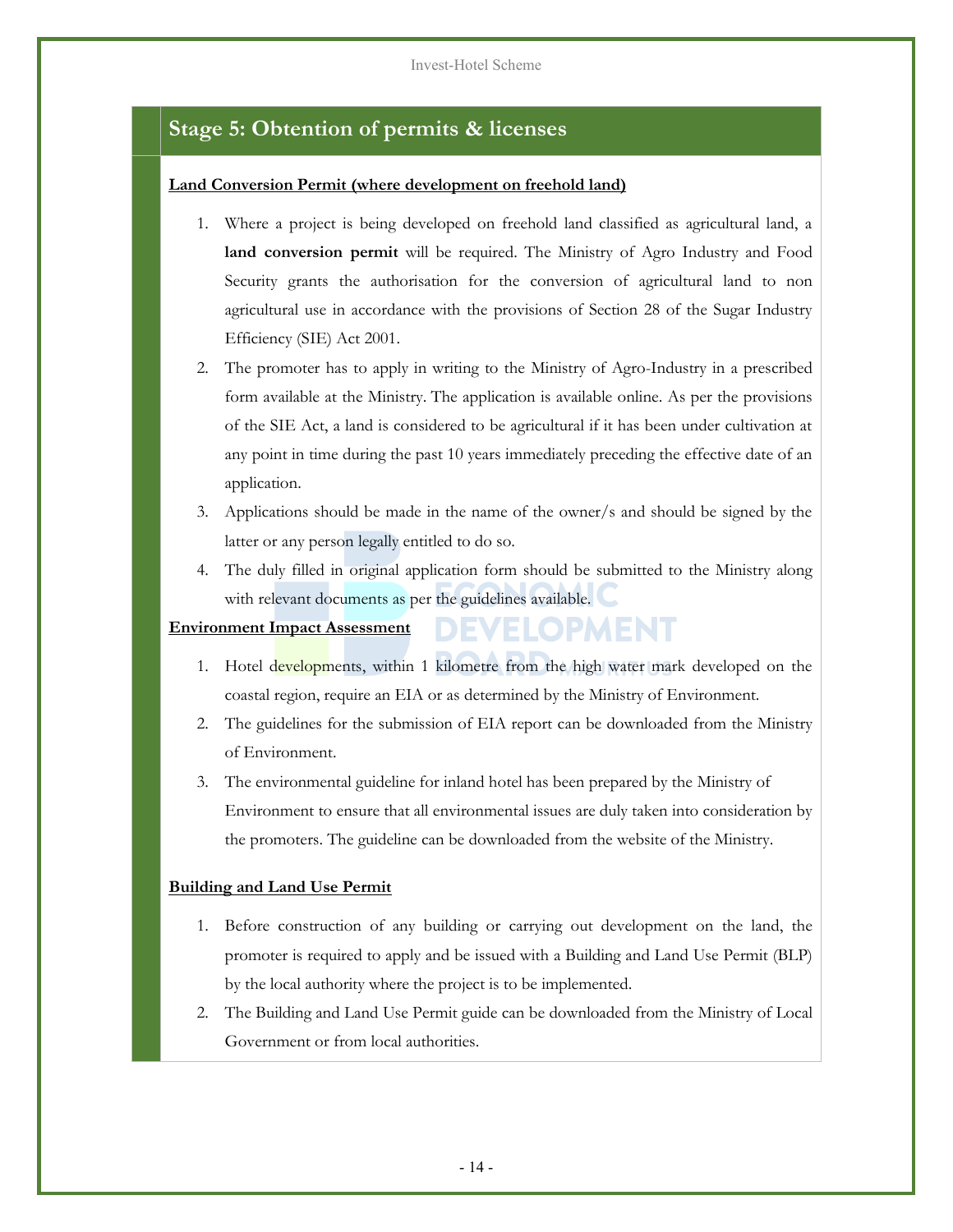# **Stage 6: Transfer of land rights to IHS Company**

#### **Freehold land**

- 1. Where the development is on freehold land, the land development area must be transferred in the name of the IHS Company.
- 2. The registration duty and land transfer tax are levied on the difference between the value of the immovable property transferred in the IHS company (holder of letter of approval) and the value of the shares held by the transferor in the IHS company.

#### **Leasehold land**

- 1. The land development area must be vested in the name of the IHS company prior to the issue of the IHS certificate.
- 2. The lease agreement must be signed, registered and transcribed with the Registrar General and appropriate duty and taxes paid.

# **ECONOMIC DEVELOPMENT**

**Stage 7: Formation of Syndicat des Copropriétaires, provision of bank guarantees & submission of documents as per requirements of the letter of approval**

#### **Règlement de Copropriété & Cahier des Charges**

- 1. In order for the project to be carried out under the Invest-Hotel Scheme, the promoter has to make use of the provisions of Article 664 – 95 Mauritian Civil Code which requires the creation of a **Syndicat des Copropriétaires** (an association).
- 2. The sale of units or other parts of the hotel is thus made with a "règlement de copropriété" that permits the owner of a unit/property to acquire the full freehold ownership of his unit or property, hence dividing occupation of the property.
- 3. The hotel buildings are divided into private and common units. The full freehold ownership of the private units is passed to the respective owners whilst the common units (e.g. entrance lobby, garden, roof) are collectively owned in "copropriété" proportionally relating to the size, situation and nature of private space held by each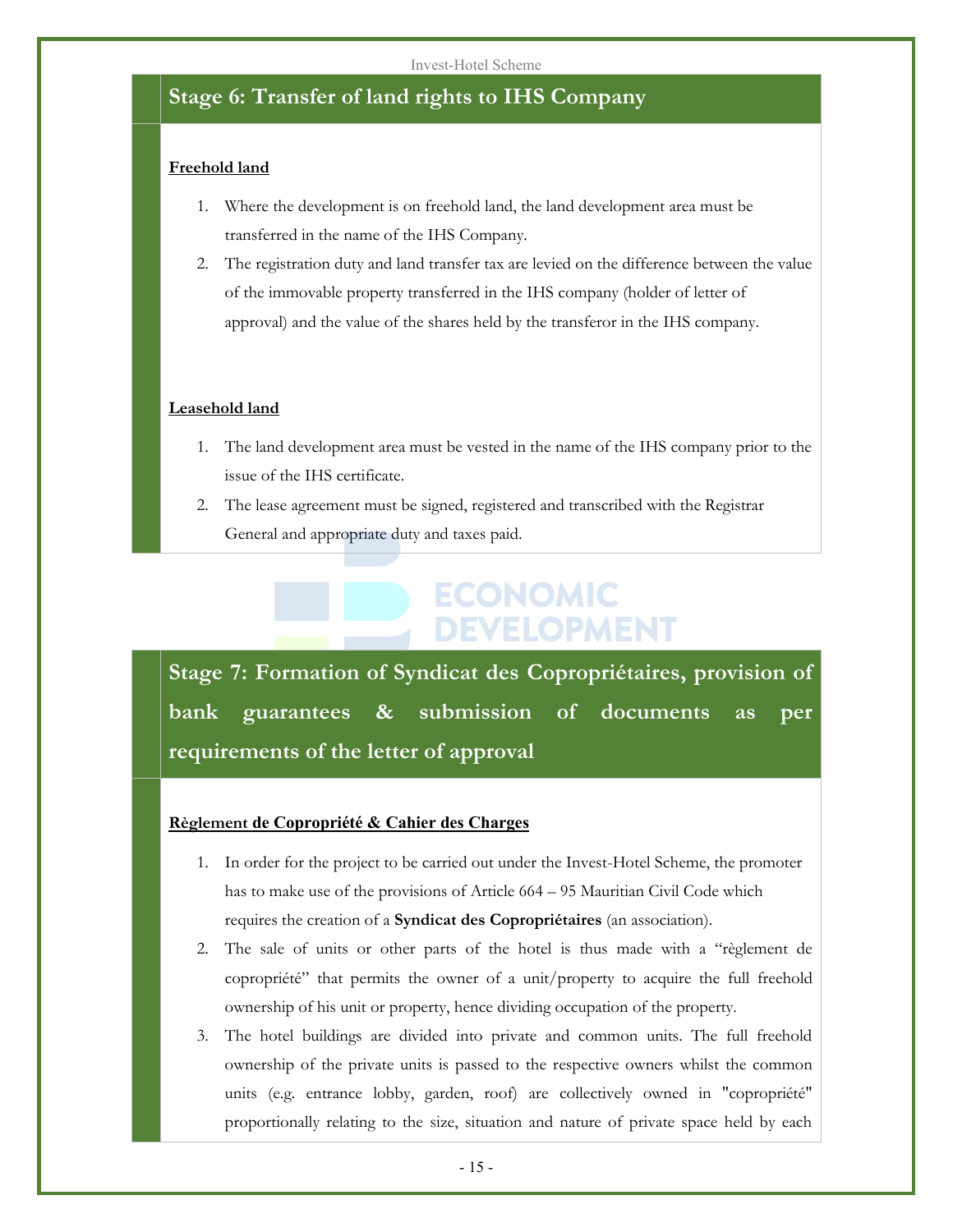owner.

4. The definition and management of units are set out in the "règlement de copropriété". This document sets the proportionate shares in the control and service charges of the common parts. It stipulates the rights and obligations of copropriétaires (co-owners) and it lays down the communal areas of the building as well as the private areas, along with the uses that they can be put to.

#### **Syndicat des Copropriétaires**

- 1. The Syndicat des Copropriétaires holding legal personality in pursuance of Article 664- 95 of Mauritian Civil Code (MCC), shall ensure that the specifications and servitudes mentioned in the "règlement de copropriété" are implemented, duly and properly carried out and adhered to.
- 2. The unit owners of the individual units being part of the development will be, ex officio, grouped as members in the Syndicat des Copropriétaires.
- 3. Any purchaser of a unit or other parts of the hotel at a later stage will automatically become a member of the Syndicat des Copropriétaires and will, by virtue of deed of sale, be obliged to adhere to the "règlement de copropriété".
- 4. The Syndicat des Copropriétaires shall exist for an unlimited period of time.
- 5. The Syndicat des Copropriétaires shall have a seal bearing its particulars and title.
- 6. The Syndicat des Copropriétaires shall have a registered office.

#### **The Syndic**

# 1. To enable the Syndicat des Copropriétaires to start off and running, a Syndic shall be appointed. This first appointment is subject to ratification by the first General Assembly.

**BOARD MAURITIUS** 

- 2. The Syndic is the Official Agent of Syndicat des Copropriétaires. The Syndic is generally entrusted with all the powers which have been bestowed upon him by under the "règlement de copropriété".
- 3. The Syndic is appointed by the General Assembly who determines the remuneration. The Syndic may be chosen from amongst or outside the owners; his term of office may not exceed three years, but is renewable for the same period of time in accordance with the provisions of Article 664 – 55 MCC.
- 4. The Syndic must ensure that all communal areas are maintained, that their administration is operating smoothly and he must represent the Syndicat des Copropriétaires in legal proceedings and generally in all legal matters and deeds.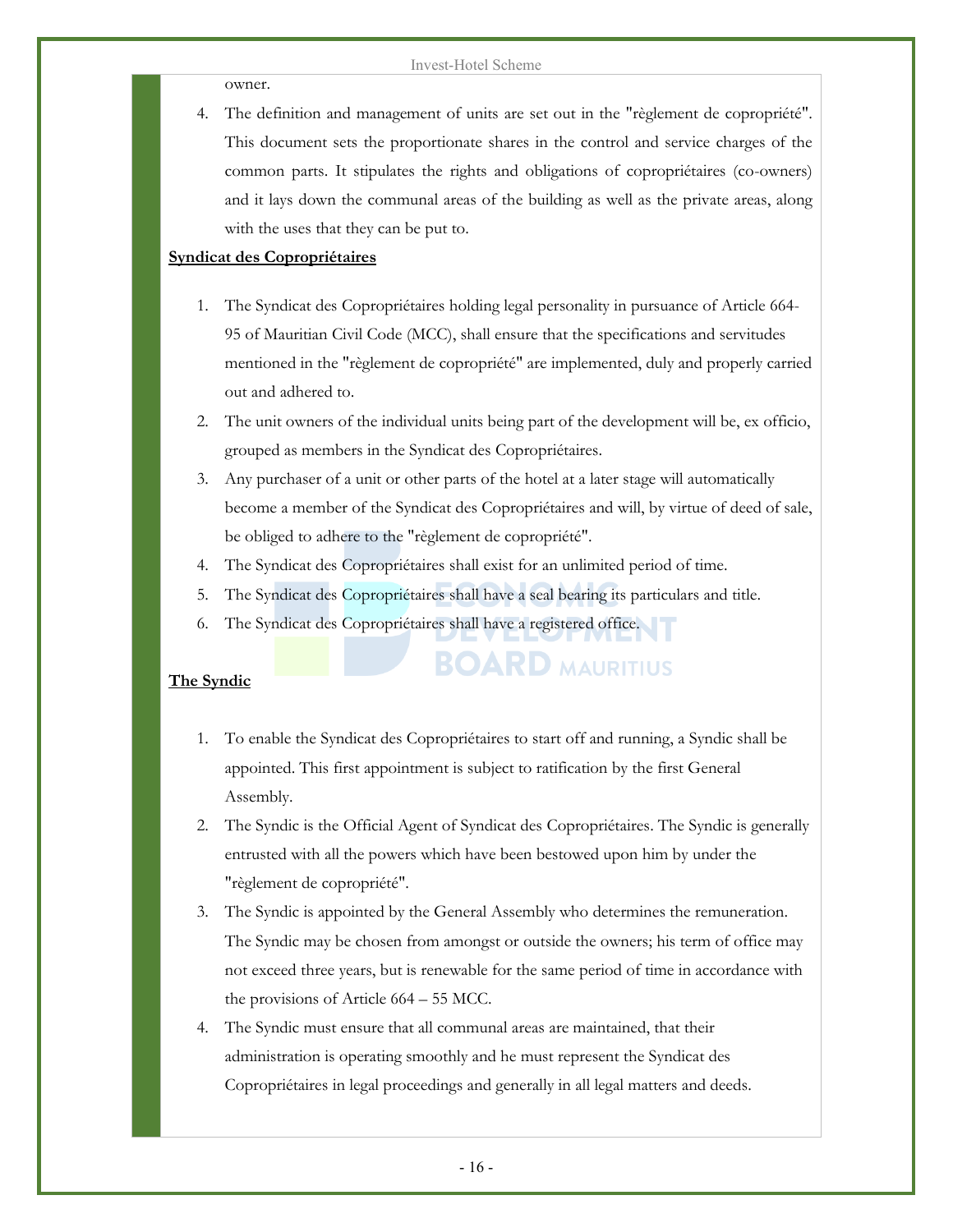#### **Bank Guarantee**

- 1. To ensure that the IHS Company starts construction works within a period of 6 months from the date of the issue of the Building and Land Use Permit, the company must furnish a bank guarantee of 25, 000 rupees per unit in favour of the Economic Development Board.
- 2. A format for the bank guarantee is provided in appendix.

#### **Stage 8: Issue of IHS Certificate**

An IHS Certificate is issued after:

- a. Submission to the Economic Development Board of the title deed or lease agreement duly registered and transcribed that witnesses the transfer of land to the company holding the letter of approval for the purposes of the IHS project;
- b. Obtention of the EIA Licence and the Building and Land Use Permit from the District or Municipal council
- c. A bank guarantee of 25,000 rupees per residential property is furnished in favour of the Economic Development Board; MAURITIUS

An IHS Certificate is issued subject to the following terms and conditions:

- 1. The IHS Company shall at all times be responsible for the execution, promotion, development and the proper implementation of the scheme in accordance with the approval granted by the Economic Development Board.
- 2. (a) The IHS Company shall only conduct such business or activity, being business or activity permissible under the laws of Mauritius. Where such business requires any licence, authorisation, permission, or consent (however described), the business must not be undertaken until such has been obtained.

(b) The IHS Company shall keep at its registered address a copy of such business licence/authorization, permission or consent (however described) obtained from any other Authority in relation to the conduct of its activities.

- 3. The IHS Company shall forthwith notify the Economic Development Board of any material change from the scheme as approved by the Board.
- 4. The IHS Company shall
	- (a) implement the scheme as approved by the Board;
	- (b) not change the use to which each major part of hotel development area shall be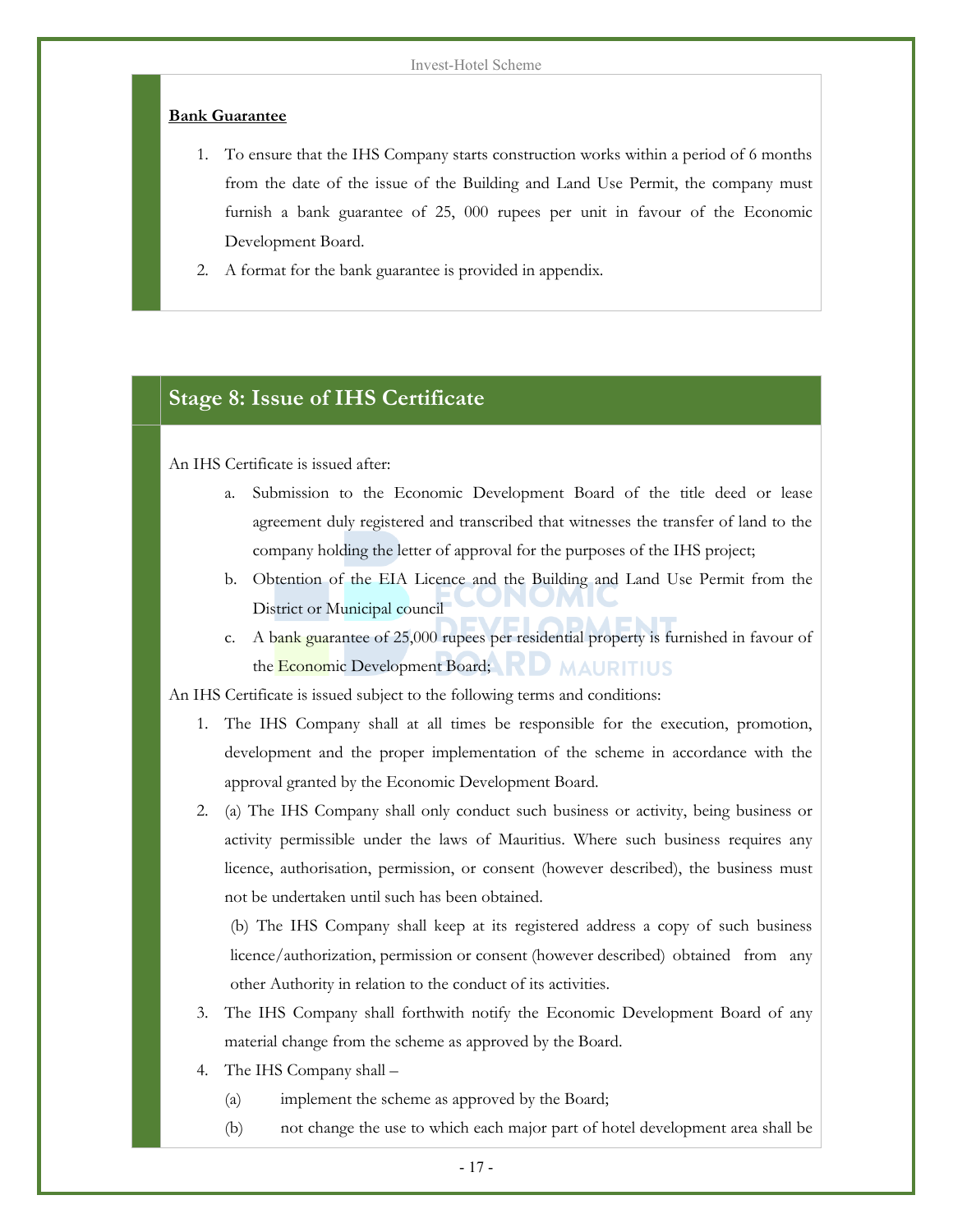#### put without the approval of the Board.

- 5. The IHS Company **shall provide the Chief Executive Officer at least once every quarter with a report on the work progress and the general implementation of the project.**
- 6. The IHS Company shall not sell any unit or other parts of the hotel under the Scheme unless the person acquiring the residential property has obtained the authorization under the Investment Promotion (Invest Hotel Scheme) Regulations 2015.
- 7. The Economic Development Board shall be informed of any change in shareholding structure and the general financial condition of the IHS Company during the entire phase of the implementation of the scheme. Where the IHS Company has delegated, subcontracted or assigned any part of the works required in pursuance to the scheme, the Economic Development Board shall be notified forthwith of such appointments.
- 8. The income tax payable by the IHS Company as well as the exemption from income tax on dividends paid to shareholders shall be in accordance with the provisions of the Income Tax Act, as amended.
- 9. The IHS Company is warned that pursuant to section 39 of the Economic Development Board Act any person who contravenes the Economic Development Board Act and the Investment Promotion (Invest Hotel Scheme) Regulations 2015 shall commit an offence and shall, on conviction, be liable to a fine not exceeding 100,000 rupees and to imprisonment for a term not exceeding 3 years.

#### **MAURITIUS**

## **Stage 9: Transfer of land rights to Syndicat des Copropriétaires**

- 1. On creation of the co-owned property, the hotel development area must be transferred to the Syndicat des Copropriétaires. The Syndicat des Copropriétaires is created with the sale of the first unit or a part of the hotel.
- 2. Where land is leased from the Ministry of Housing and Lands, an application for transfer of lease to the Syndicat des Copropriétaires must be submitted to the Ministry on the form prescribed in appendix.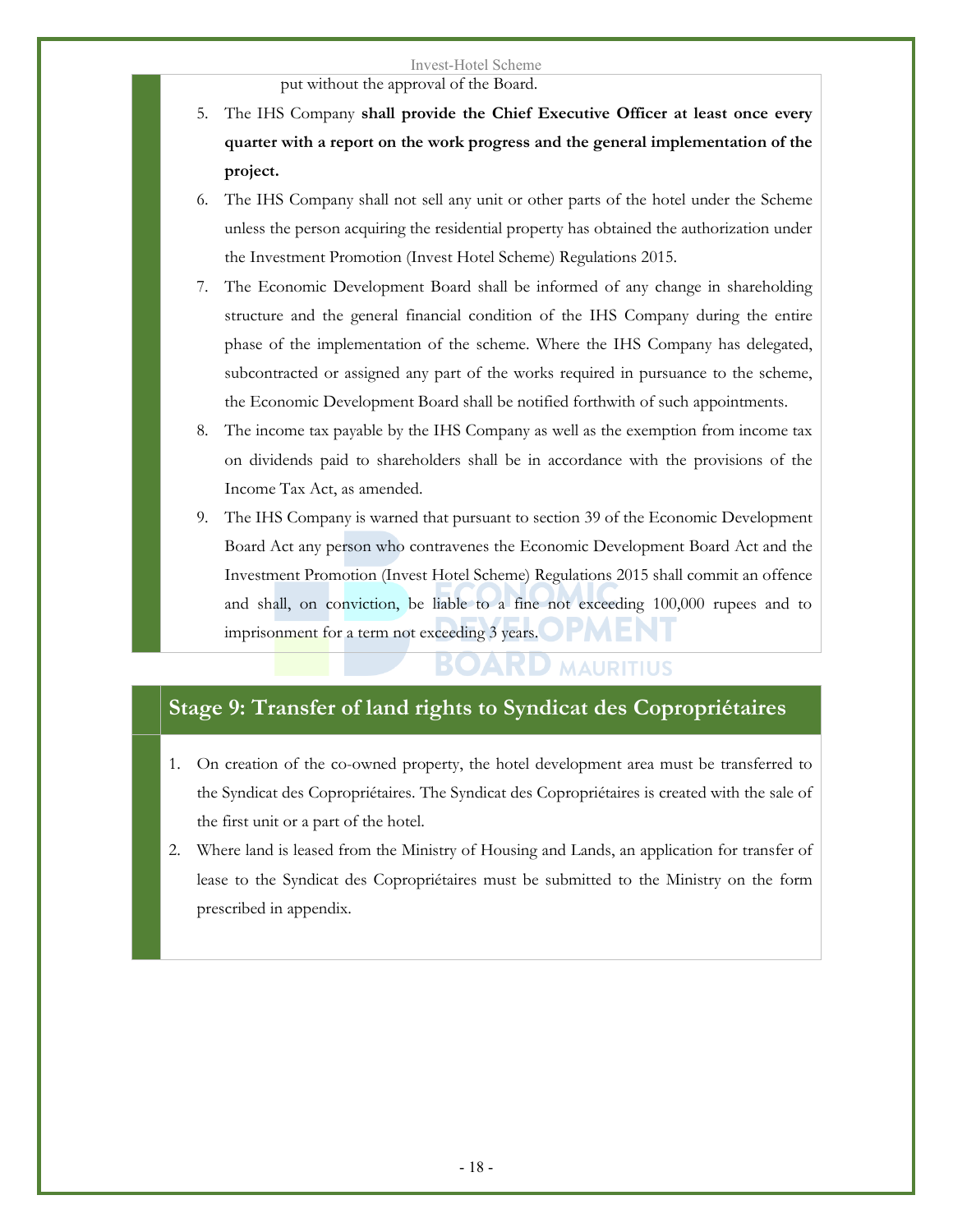# **SALE OF UNITS OR OTHER PART OF THE HOTEL D.**

#### **Eligibility for acquisition of a unit or other part of the hotel**

The following persons may acquire a unit or any other part of the hotel property from an IHS Company:

- (a) a non-citizen of Mauritius
- (b) a citizen of Mauritius
- (c) a company incorporated under the Companies Act 2001
- (d) a société, where its deed of formation is deposited with the Registrar of Companies
- (e) a trust, where the trusteeship services are provided by a qualified trustee licensed by the Financial Services Commission

Note: A qualified global business as defined under the Financial Services Act 2007 holding a Global Business Licence cannot acquire property under the IHS scheme.

#### **Basis of sale of units or any other part of the hotel**

- 1. An unit under the Invest-Hotel Scheme may be sold either on the basis of a plan, during the construction phase or when the construction is completed.
- 2. Where the acquisition of an immovable property is made on the basis of a plan or during the construction phase, the contract shall be governed by the provisions of a "vente à terme" or "vente en l'état futur d'achèvement", as the case may be, in accordance with the provisions of the Code Civil Mauricien.
- 3. A sale for future delivery is the contract by which the seller undertakes to deliver the building on its completion, and the buyer undertakes to take delivery of it and to pay the price of it at the date of delivery. The transfer of ownership is achieved by operation of law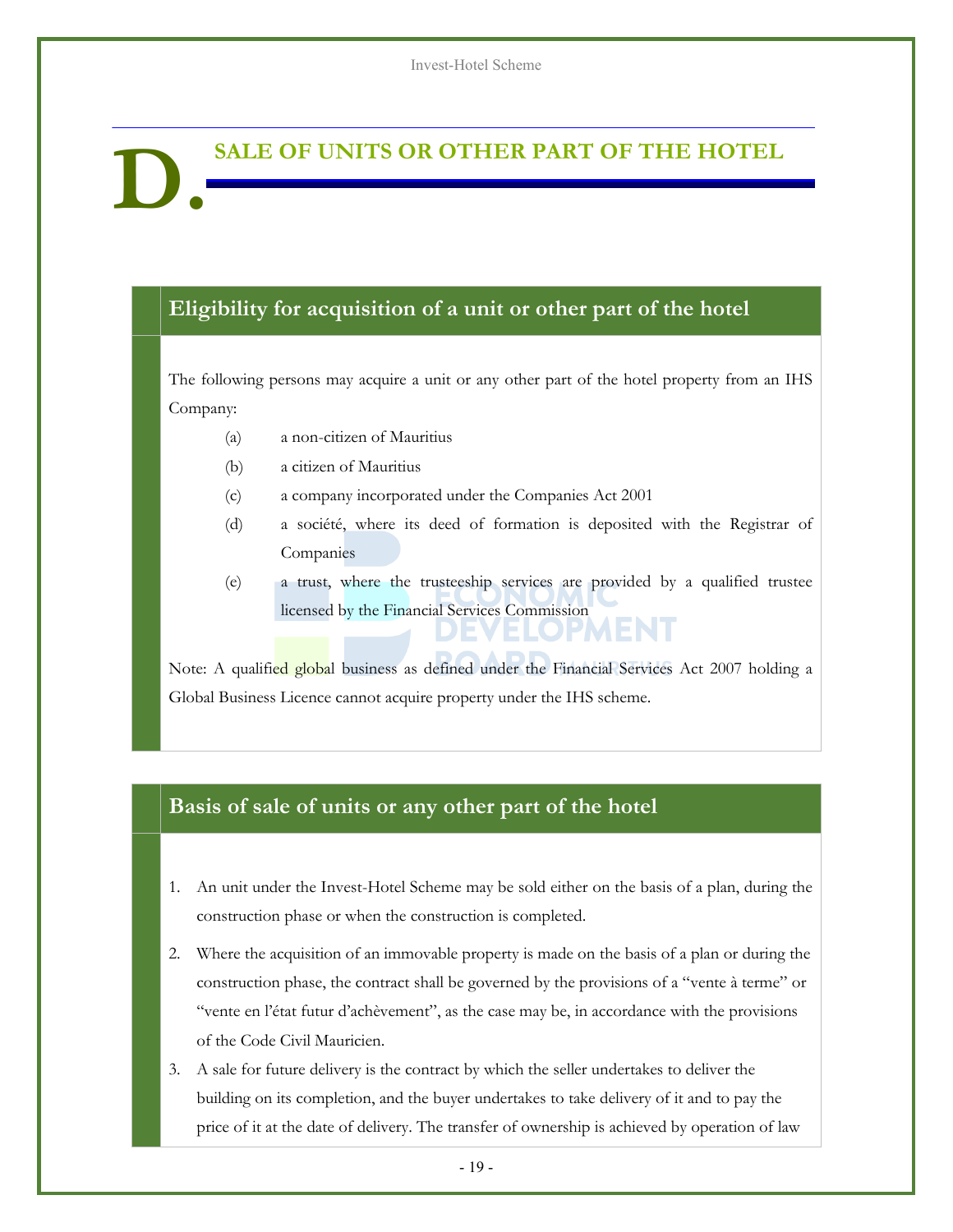by the acknowledgement of the completion of the building through an authentic instrument; it is effective retroactively on the day of the sale.

- 4. A sale in a future state of completion is the contract by which a seller transfers at once to the buyer his rights in the ground as well as the ownership of the existing structures. The works to come become the property of the buyer as they proceed; the buyer is bound to pay the price of them as the work proceeds.
- 5. In accordance with the provisions of Article 1601-30 of the Code Civil, the price of a unit when sold under "vente en l'état futur d'achèvement" is payable in instalments as the work progresses, as follows:
	- a. Upon signing of the deed: 25%
	- b. Upon completion of the foundation works: 10%
	- c. Upon completion of roofed-in phase: 35%
	- d. Upon completion: 25%
	- e. Upon availability of premises: 5%

#### **Acquisition of unit or any other parts of the hotel**

- 1. The amount of investment in the acquisition of a stand-alone unit (villa) should not be less than US\$500,000 (excluding taxes).
- 2. No minimum price is set for the acquisition a hotel room or other parts of a hotel.
- 3. Where a unit or any other part of a hotel is acquired by a non-citizen or a company where a shareholder is non-citizen or a trust where a beneficiary is a non-citizen or where the associate of a societe is non-citizen, the payment must be made in either USD or Euro, GB pounds sterling or in any other freely convertible currency.
- 4. Where payment is effected in currencies other than USD, the Economic Development Board shall use the exchange rate at selling price in force on the date of the application to calculate the USD equivalent.
- 5. Where a unit or other part of the hotel is acquired by a non-citizen, the investment in the acquisition of that property must be financed by the purchaser from funds outside Mauritius and transferred to Mauritius through any reputable bank listed in the Banking Almanach recognized by the Bank of Mauritius.
- 6. A non-citizen may contract loan in rupees provided that the first US\$500, 000 is paid in a freely convertible foreign currency and the repayment of the loan is effected in any freely convertible foreign currency.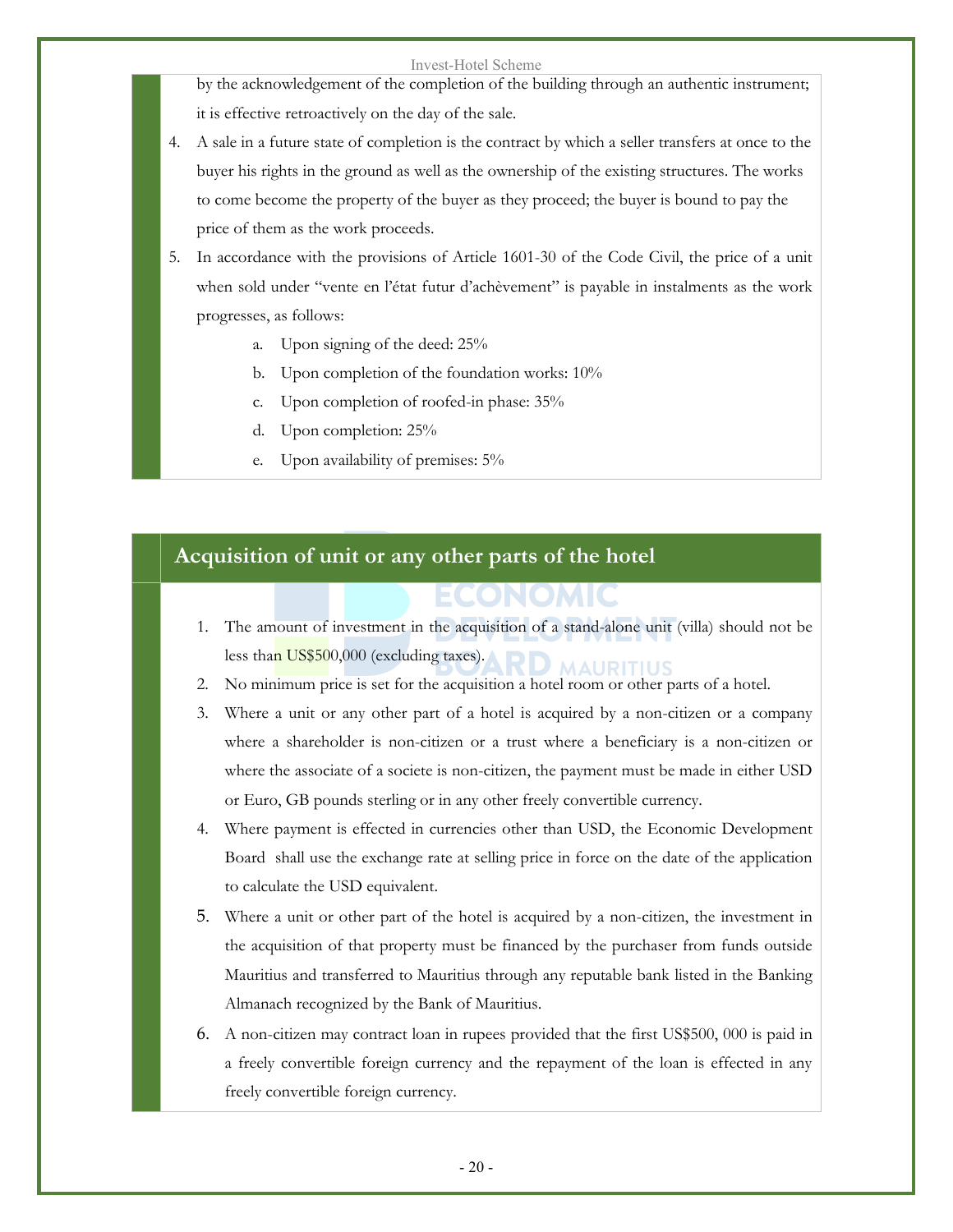# **Documents to be submitted prior to sale of a unit or other parts of the hotel**

The IHS Company must submit to EDB after the issue of the IHS Certificate and prior to the sale of any immovable property under the IHS, final specimen copies of the following documents:

- a) **"Contrat de réservation préliminaire a une vente en etat future d'achevement" –** A contract witnessing the reservation made by the applicant with the IHS Company for a specified unit in the IHS project. The contract is governed by the provisions of article 1601-38 of the Code Civil Mauricien.
- b) **"Contrat de vente en état future d'achèvement d'une maison individuelle" –** The contract of sale between the IHS Company and the buyer. This contract is governed by the provisions of the Code Civil Mauricien;
- c) **Guarantee of due completion by way of surety conformably to article 1601-34(b) of the Code Civil Mauricien**  $- A$  formal agreement that the IHS company has entered into with a banking institution in Mauritius to ensure the financing and implementation of the villa. The banking institution should be listed on the Banking Almanach recognized by the Bank of Mauritius; **BOARD MAURITIUS**

#### **Please note that:**

- **no application for acquisition of a unit or any other part of the hotel shall be considered by the Economic Development Board if the above documents have not been duly submitted to the EDB.**
- **the EDB reserves the right to request for any additional information for the determination of the application.**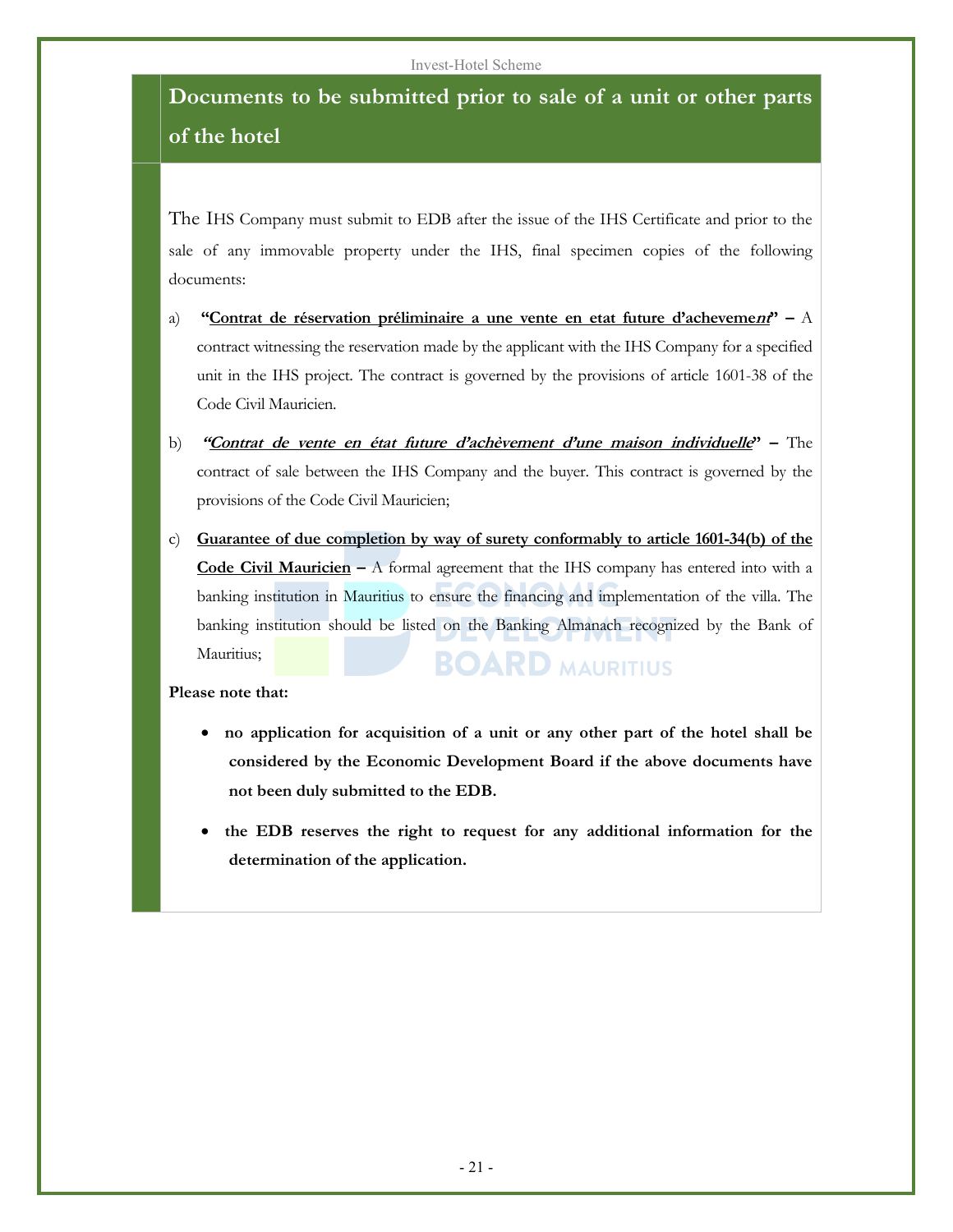# **Application to acquire units or part of hotel under IHS**

- 1. A non-citizen, citizen, company, société or trust wishing to acquire property under the scheme shall make an application to the Economic Development Board. The application must be submitted by the IHS Company online to EDB using the Property Acquisition and Management System [\(http://pams.investmauritius.com/Login/\)](http://pams.investmauritius.com/Login/).
- 2. Every application for the acquisition of property under the IHS together with such information, and documents as specified in this guideline and a non-refundable processing fee of 10,000 rupees must be made through the IHS Company and addressed to the Chief Executive Officer of the Economic Development Board. Payment may be made by cheque in favour of the EDB or by bank transfer ( request from IHS company should be made).
- 3. The non-refundable processing fee of 10,000 rupees must be paid by the IHS Company and drawn to the order of the Economic Development Board. (The IHS company may pay in advance a sum for a batch of applications)
- 4. An application shall be considered as ready for processing by the Economic Development Board at the date by which all the information, particulars and documents have been duly submitted and considered as complete by EDB.

## **Screening of application**

- 1. The IHS Company shall carry out due diligence exercise through a reputable bank for all applications received prior to submission of same to the Economic Development Board. The IHS Company's bank shall carry a Know Your Client (KYC) exercise and open a bank account for the client called the "Escrow Account".
- 2. The IHS company may sign the "Contrat de réservation préliminaire a une vente en etat futur d'achevement" for the unit. The potential buyer shall deposit up to a maximum of 25% of the total investment amount for the acquisition of the property in the bank.
- **3. In the case of a non-citizen, the following documents must be submitted to the EDB:**
	- a) Duly authenticated copy of first 5 pages of passport
	- b) Duly authenticated birth certificate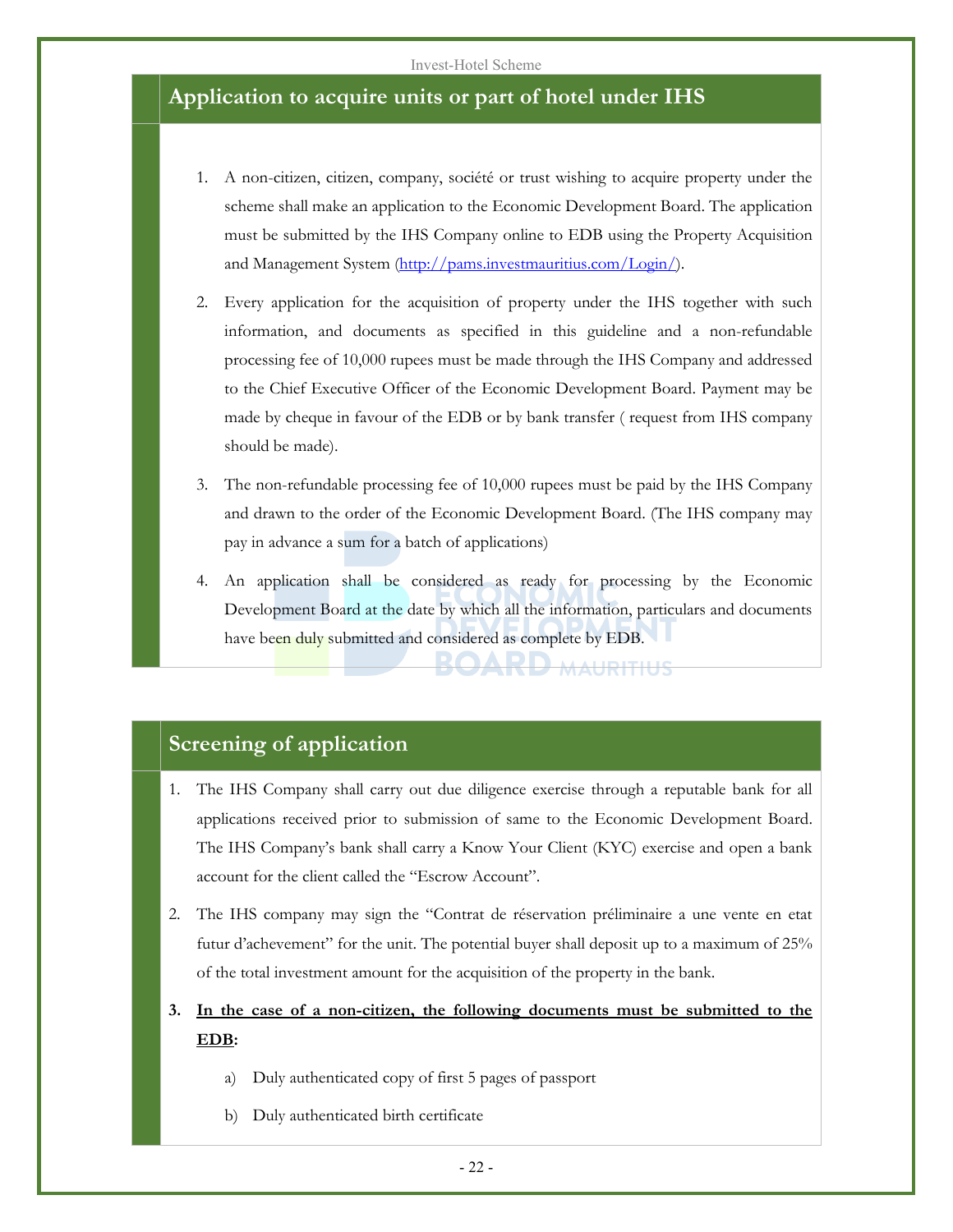|  | Invest-Hotel Scheme |
|--|---------------------|
|  |                     |

- c) Certificate of morality dated not more than 3 months
- d) Letter from the bank certifying the KYC exercise for the client.

#### 4. **In the case of a Corporate Applicant (Company)**:

- a) Certificate of registration evidencing the company is registered as a foreign company under the Companies Act 2001 or Certificate of incorporation under the Companies Act 2001, as may be the case;
- b) The shareholding pattern/ register information on shareholders/ultimate beneficiary (ies)
- c) Copy of valid passports for shareholders/ beneficiaries

#### **5. In case of trust where the trusteeship services are provided by a qualified trustee**

- a) Evidence from the Financial Services Commission that the trustee is a qualified trustee under the Trust Act 2001
- b) Trust deed and all relevant documents clearly showing ultimate beneficial owners
- c) Information on shareholders/ultimate beneficiary (ies)
- d) Copy of valid passports for shareholders/ beneficiaries

#### **6. In case of a societe where its deed of formation is deposited with the Registrar of Companies MAURITIUS**

- a) Evidence of the societe having a file number with the Registrar of Companies and deed of formation deposited with the Registrar of Companies
- b) 'Statut de Societe' and relevant documents on ultimate beneficial owners
- c) Information on shareholders/ultimate beneficiary (ies)
- d) Copy of valid passports for shareholders/ beneficiaries

#### 7. **In the case of a Citizen of Mauritius:**

The applicant is required to submit along with the application form to acquire property in Mauritius, his/her National Identity card and letter from the bank certifying opening of an escrow account.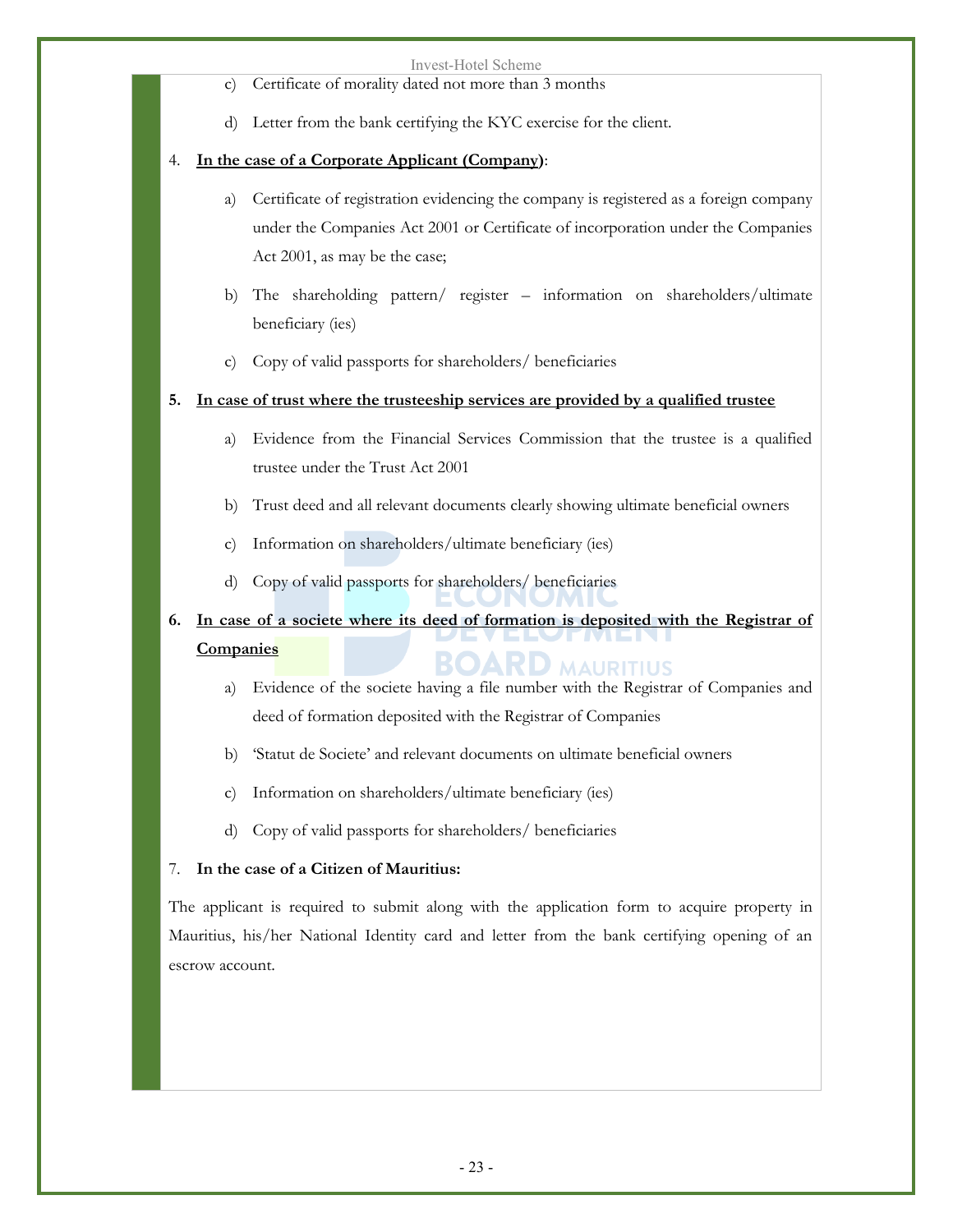#### **Compulsory lease back agreements**

- 1. After purchasing a unit, the owner is required to enter into an agreement by which the property is leased back to the IHS Company.
- 2. The unit leased to the IHS Company may be used and occupied by the unit owner or any person on his behalf for a total of not more than 45 days in any period of 12 months.

#### **Application for residence permit**

1. Where an application under regulation 10 of the Investment Promotion (Invest Hotel Scheme) is approved, the Chief Executive Officer, shall inform an applicant who is not a citizen of Mauritius or a person registered under the Mauritian Diaspora Scheme that upon acquisition of **a stand-alone villa** for a sum of not less than 375,000 US dollars or its equivalent in any other hard convertible foreign currency, he shall have the status of resident pursuant to section 5(1)(g) of the Immigration Act.

# **BOARD MAURITIUS**

#### **Resale or transfer of a unit or any other part of the hotel**

- 1. The owner of a property is allowed to resell his/her property with no minimum price requirement.
- 2. Where the owner of a property intends to sell or transfer the property, he/she is required within 30 days prior to the sale, give notice in writing thereof to the Chief Executive Officer. A copy of the notice shall be given to the IHS Company and the Syndic.
- 3. The sale or transfer of the property can only be made to:
	- a. a non-citizen of Mauritius
	- b. a citizen of Mauritius
	- c. a company incorporated under the Companies Act 2001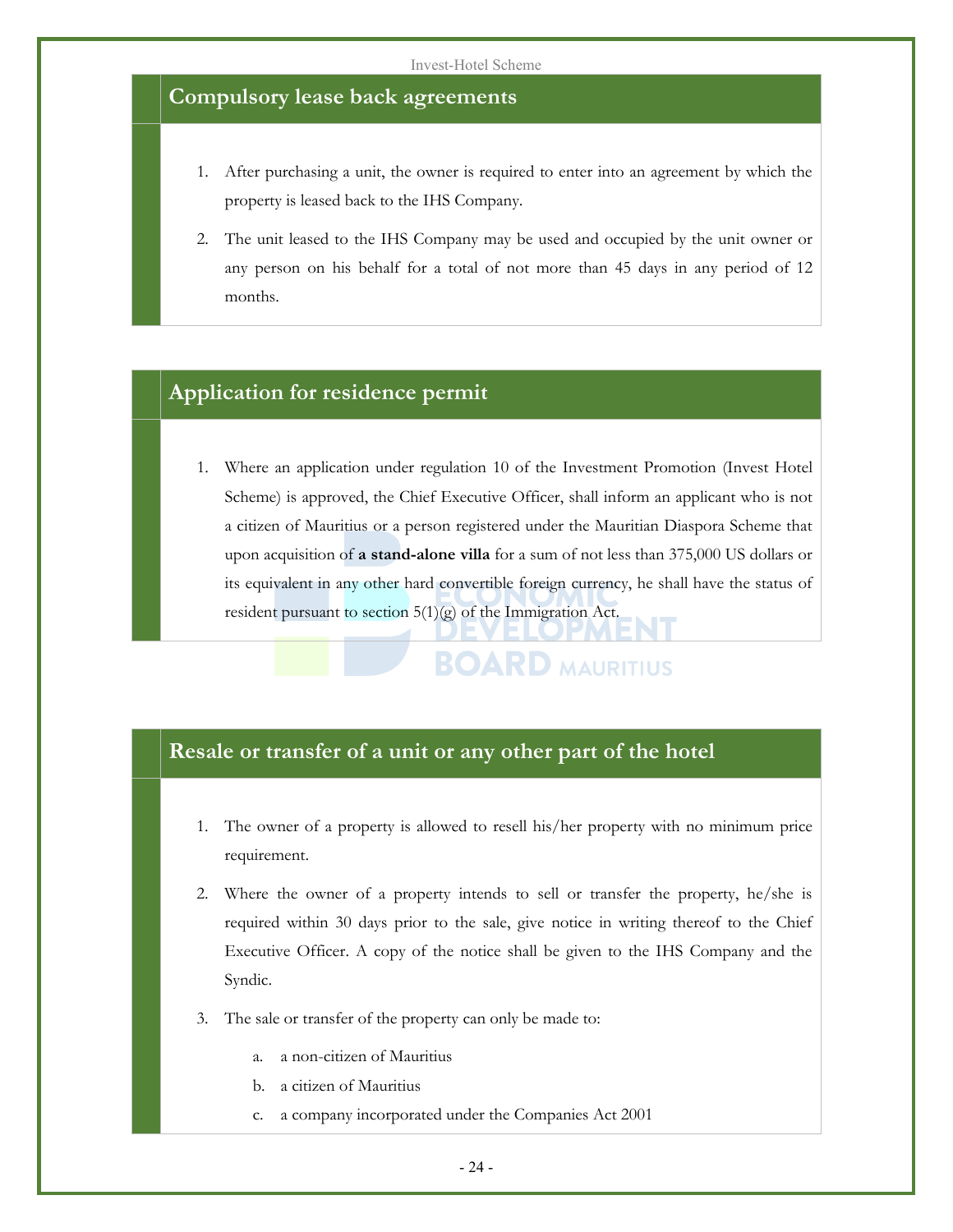- d. a société, where its deed of formation is deposited with the Registrar of Companies
- e. a trust, where the trusteeship services are provided by a qualified trustee licenced by the Financial Services Commission
- 4. The person acquiring the property is required to submit an application as per these guidelines. The application must be accompanied by an attestation of opening a bank account through which money for payment shall be transferred and a non-refundable fee of 10, 000 rupees paid by mode of a cheque drawn to the order of the Economic Development Board .

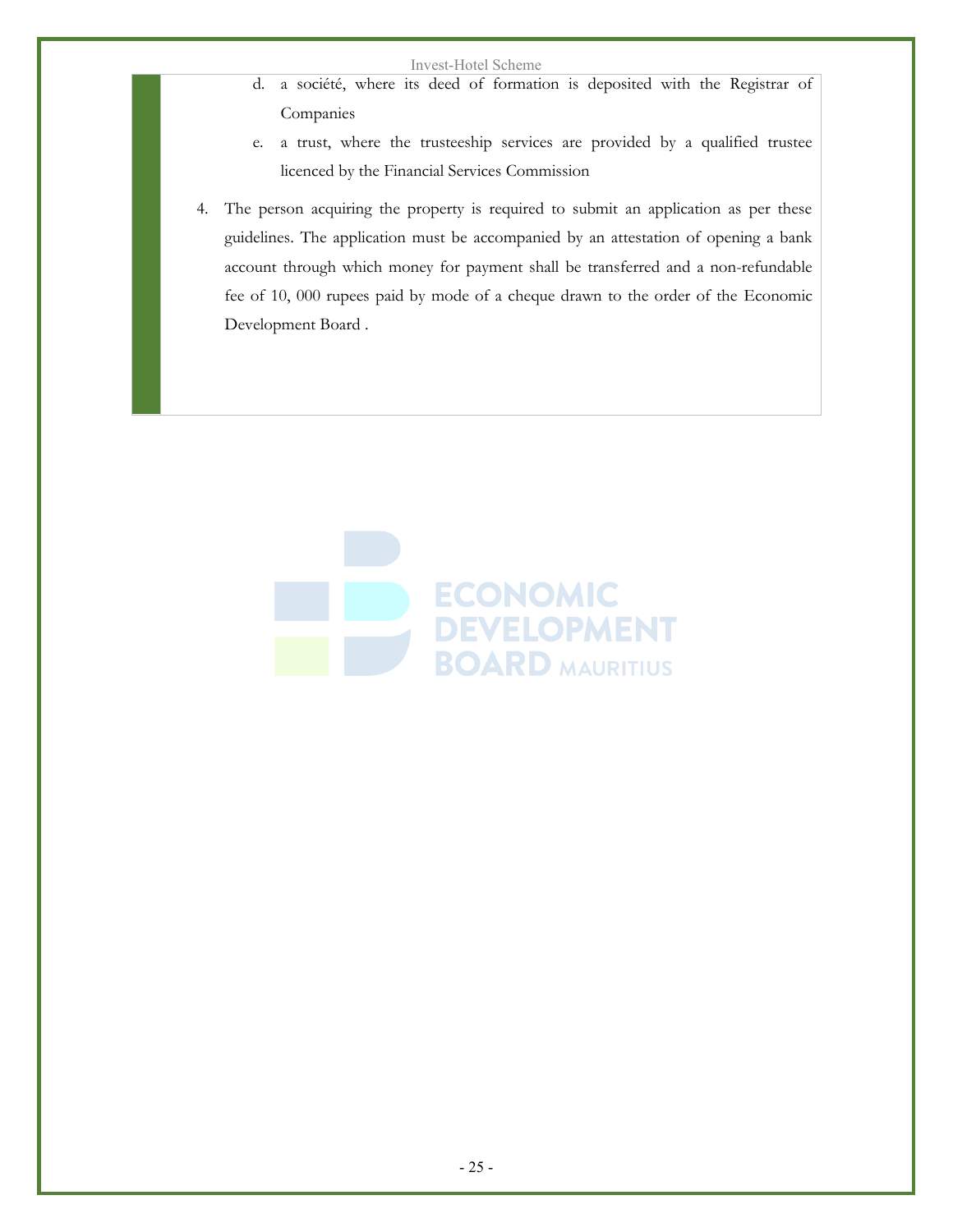# **DUTIES AND TAXES E.**

| Duties and taxes on acquisition of land for IHS project |                                                            |  |  |  |  |
|---------------------------------------------------------|------------------------------------------------------------|--|--|--|--|
| Duty                                                    | Rates                                                      |  |  |  |  |
| Land Transfer tax for property                          | Levied on the difference between the value of              |  |  |  |  |
| (payable by the seller of land on the value)            | the immovable property transferred and the                 |  |  |  |  |
|                                                         | value of shares held by the transferor (if any) in         |  |  |  |  |
|                                                         | the IHS company at the <b>rate of 5</b> $\%$ ( <b>ONLY</b> |  |  |  |  |
|                                                         | <b>FOR DEEDS OF TRANSFER SIGNED</b>                        |  |  |  |  |
|                                                         | <b>BETWEEN 23 MAY 2009 AND 31</b>                          |  |  |  |  |
|                                                         | DECEMBER 2010).                                            |  |  |  |  |
|                                                         |                                                            |  |  |  |  |
| <b>Registration duty</b>                                | Levied on the difference between the value of              |  |  |  |  |
| (payable by the <b>company</b> intending to do the      | the immovable property transferred and the                 |  |  |  |  |
| IHS project on the value of the property)               | value of shares held by the transferor (if any) in         |  |  |  |  |
|                                                         | the IHS company at the <b>rate of 5%</b>                   |  |  |  |  |

# **Duties and taxes on acquisition of unit by purchaser from IHS Company**

| Duty                                        | Rates                                       |
|---------------------------------------------|---------------------------------------------|
| Land Transfer tax                           |                                             |
| (payable by the IHS Company on the value of | 5% of the value of the property             |
| the property)                               |                                             |
| <b>Registration duty</b>                    | 5% of the value of the property (other than |
| (payable by the purchaser)                  | stand alone villa)                          |
|                                             | USD 70, 000 for stand alone villa           |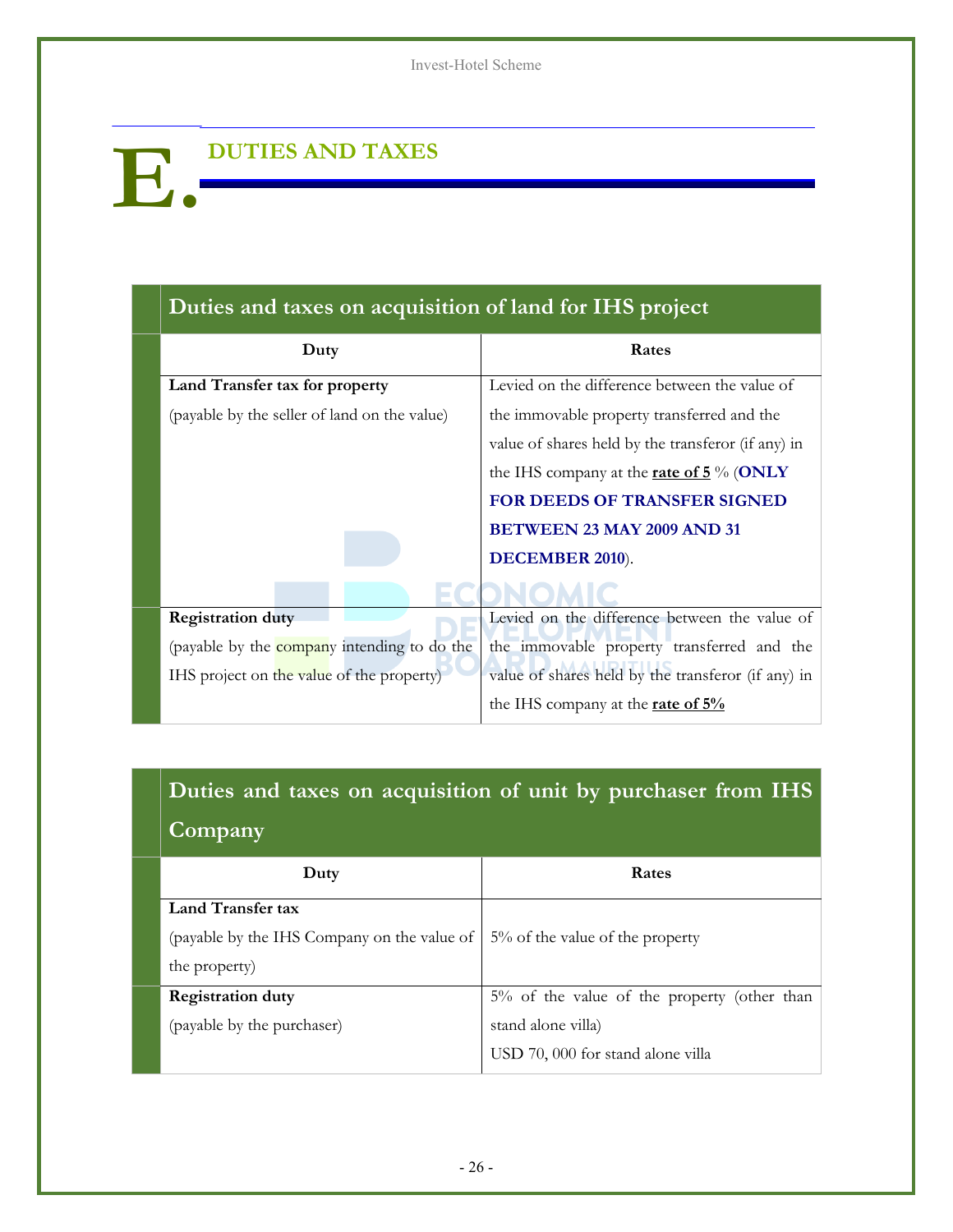# **Tax on registration of land lease agreement for State land**

The Registration Duty is levied at the rate of 1.25 % on the rent and the value of any other charges (charges) imposed on the lessee for the duration of the lease or for the first 10 years, whichever is shorter.

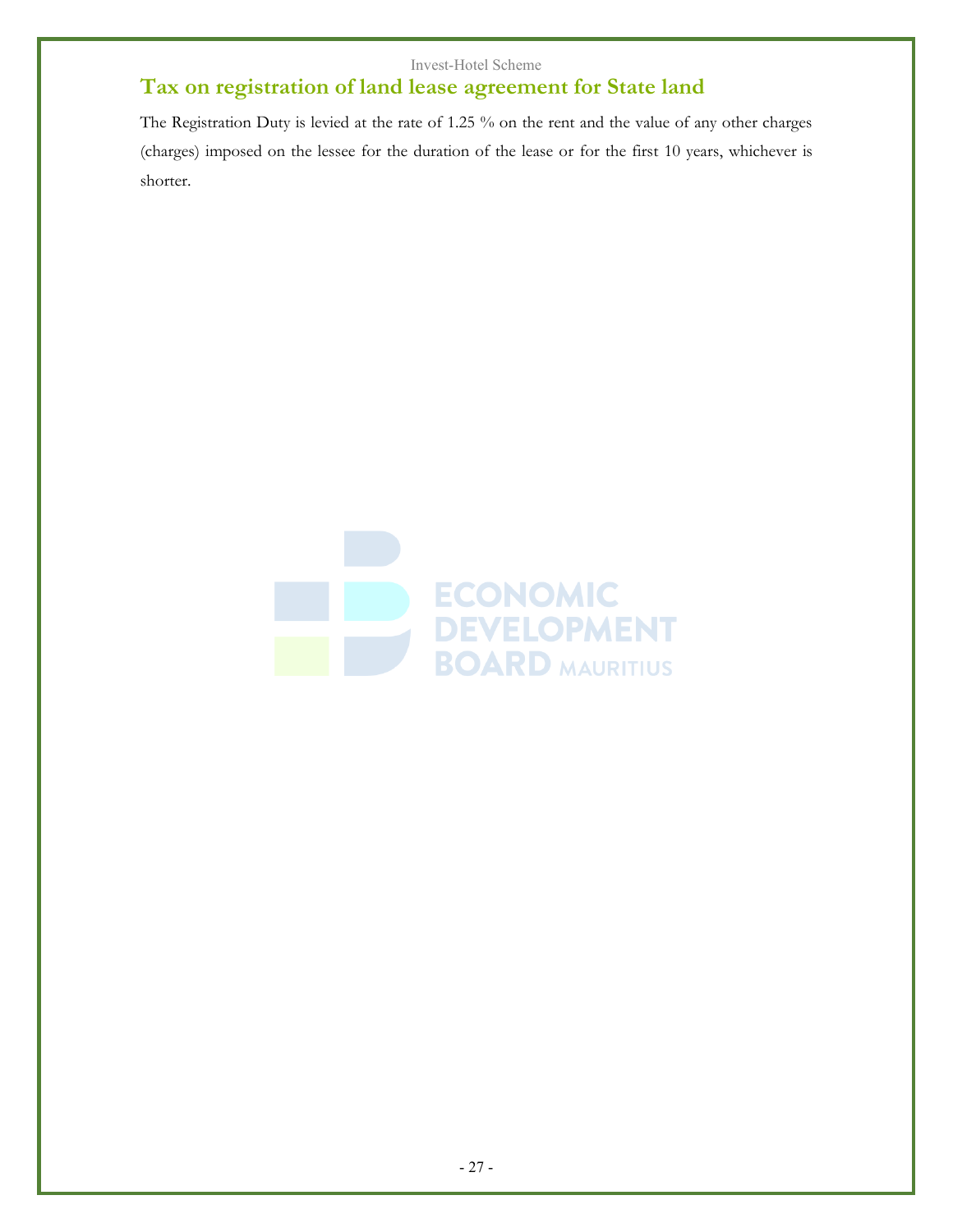#### **Bank Guarantee**

**To: The Chief Executive Officer Economic Development Board 10th Floor, One Cathedral Square Building 16, Jules Koenig Street Port Louis**

In accordance with the Investment Promotion (Invest Hotel Scheme) Regulations 2015 and a condition of the letter of approval which interalia provides for production of a Bank Guarantee of 25,000 rupees per unit, *[name of IHS Company]* (hereinafter called " IHS Company") having its registered address at *[address of IHS Company]* shall deposit with the Economic Development Board , a statutory body established under the Economic Development Board Act 2017, a bank guarantee to guarantee that the IHS Company shall start construction works within a period of 6 months of the date of the issue of the Building and Land Use Permit in an amount of *[amount of Guarantee] \_\_\_\_\_\_\_\_[in words].*

We, the [*bank and indicate the address and other particulars of the Bank*] (hereinafter called "the bank"), as instructed by the IHS Company, agree **unconditionally** and **irrevocably** to guarantee as primary obligator and not as Surety merely, the payment to the Economic Development Board , **upon the first written demand** of the Chief Executive Officer of the Economic Development Board , and without whatsoever right of objection on our part, stating that the amount claimed is due by way of failure to abide by regulation 14 of the Investment Promotion (Invest Hotel Scheme) Regulations 2015, in the amount not exceeding [*amount of Guarantee*]\_\_ [*in words*]. Such demand shall, to this effect, be duly accompanied by the original of the present Guarantee.

WE, THE BANK , DO HEREBY DECLARE AND AGREE that the decision of the Economic Development Board as to whether the IHS Company has failed to abide by any terms and condition under the said regulations shall be final and binding on us.

WE, THE BANK, DO HEREBY DECLARE AND AGREE that notwithstanding anything contained above, our liability, under the Guarantee shall be restricted to [amount of Guarantee]\_\_ [in words] and our Guarantee shall remain in force until the [ Date], after which date, unless a demand or claim under this Guarantee is made on us in writing on or before that date, all the rights of the Economic Development Board under this Guarantee shall be forfeited and we shall be automatically released and discharged from all our obligations and liabilities hereunder.

SIGNATURE AND SEAL OF THE BANK: Name of bank: Address:

Dated this ……day of ………20……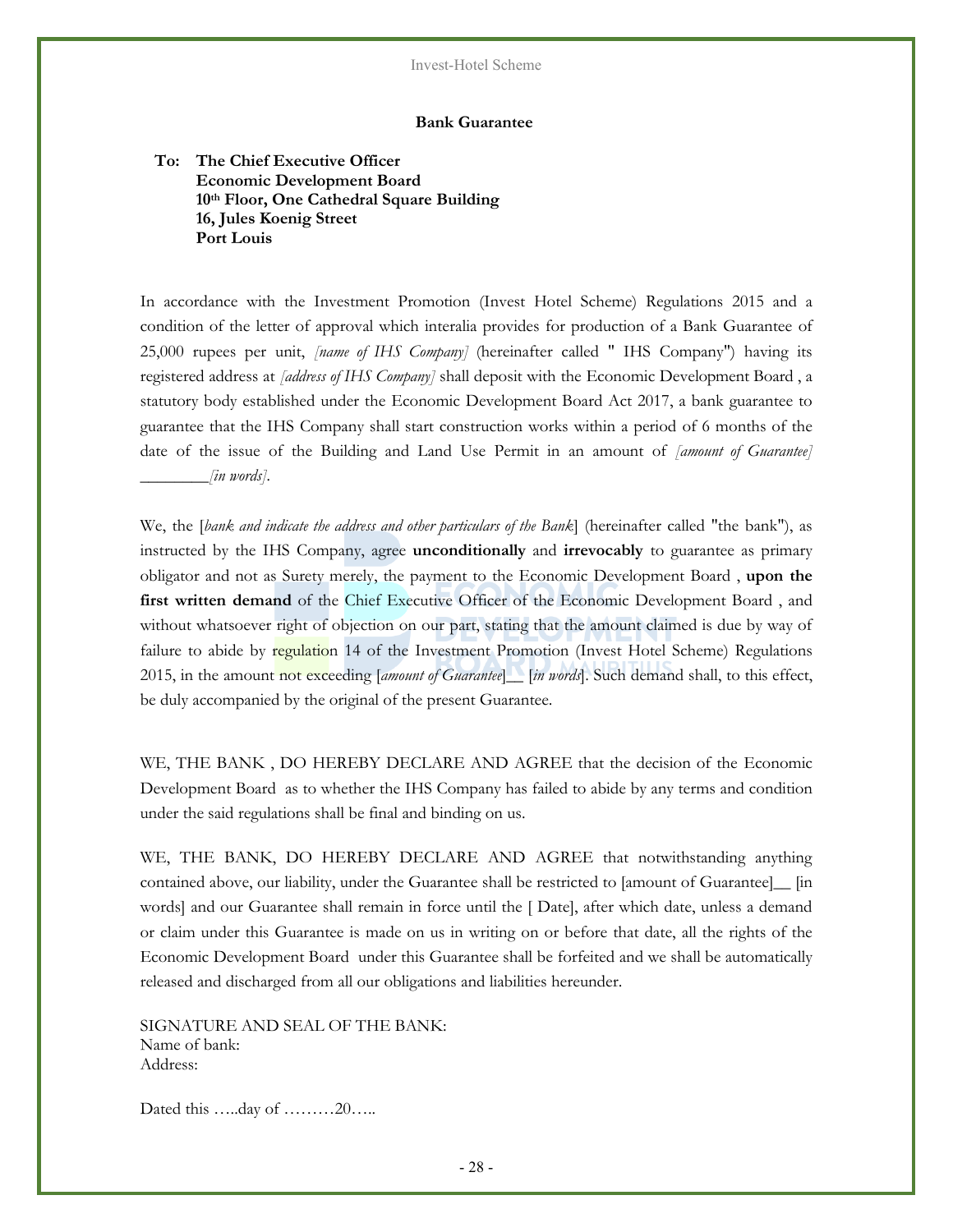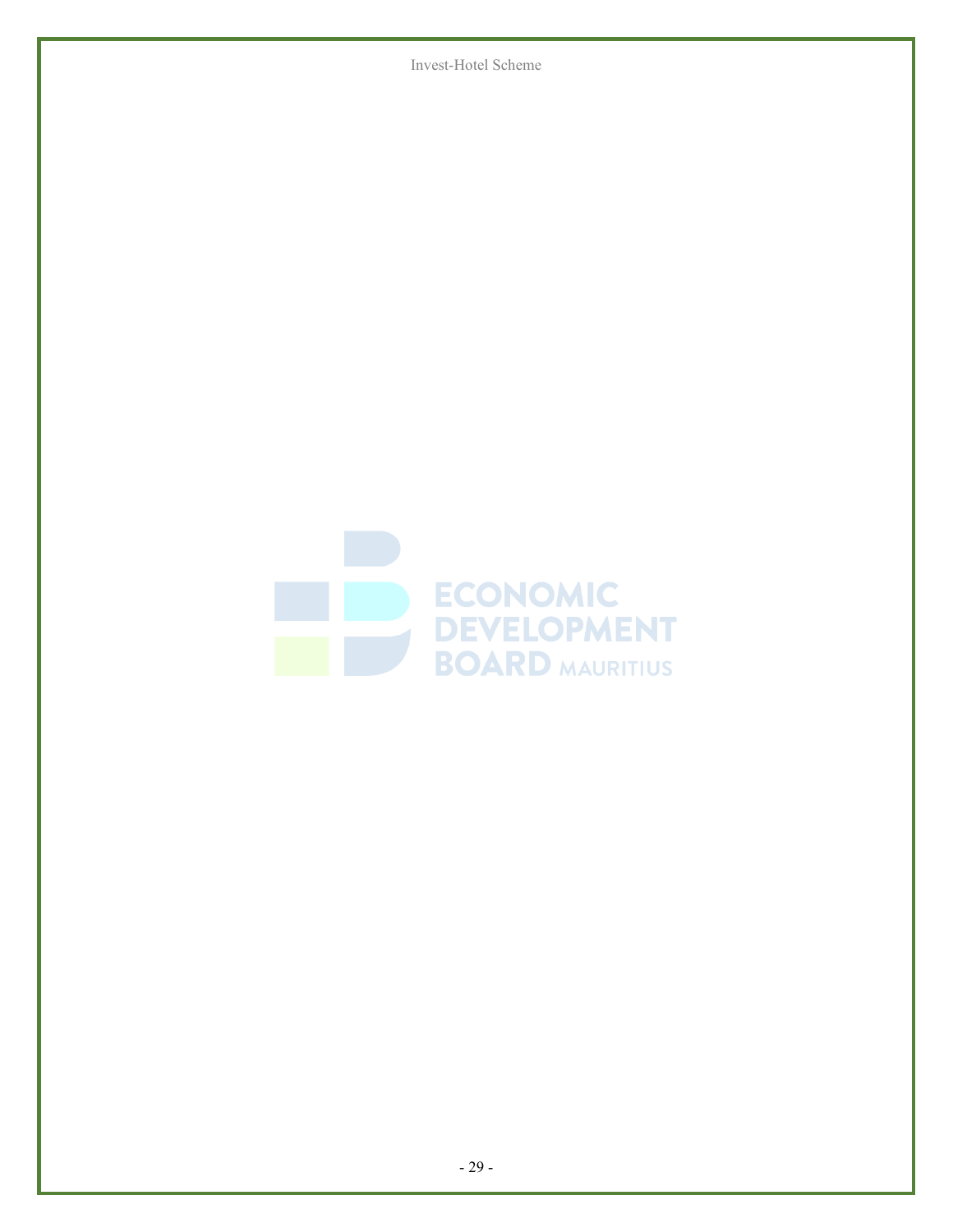

# **ECONOMIC DEVELOPMENT BOARD**

# THE INVEST-HOTEL SCHEME

#### APPLICATION FOR IHS CERTIFICATE

*made under the Economic Development Board Act 2017* (Section 15)

This application form must be accompanied by the relevant documents and particulars as per the guidelines issued by the Economic Development Board



Please hand-deliver the completed application form to:

The Chief Executive Officer Economic Development Board 10th Floor, One Cathedral Square Building, 16 Jules Koenig Street, Port Louis

Telephone: +230 203 3800 Fax: +230 210 8560

E-mail: [hpd@edbmauritius.org](mailto:hpd@edbmauritius.org) Website: [www.edbmauritius.org](http://www.edbmauritius.org/)

**April 2019**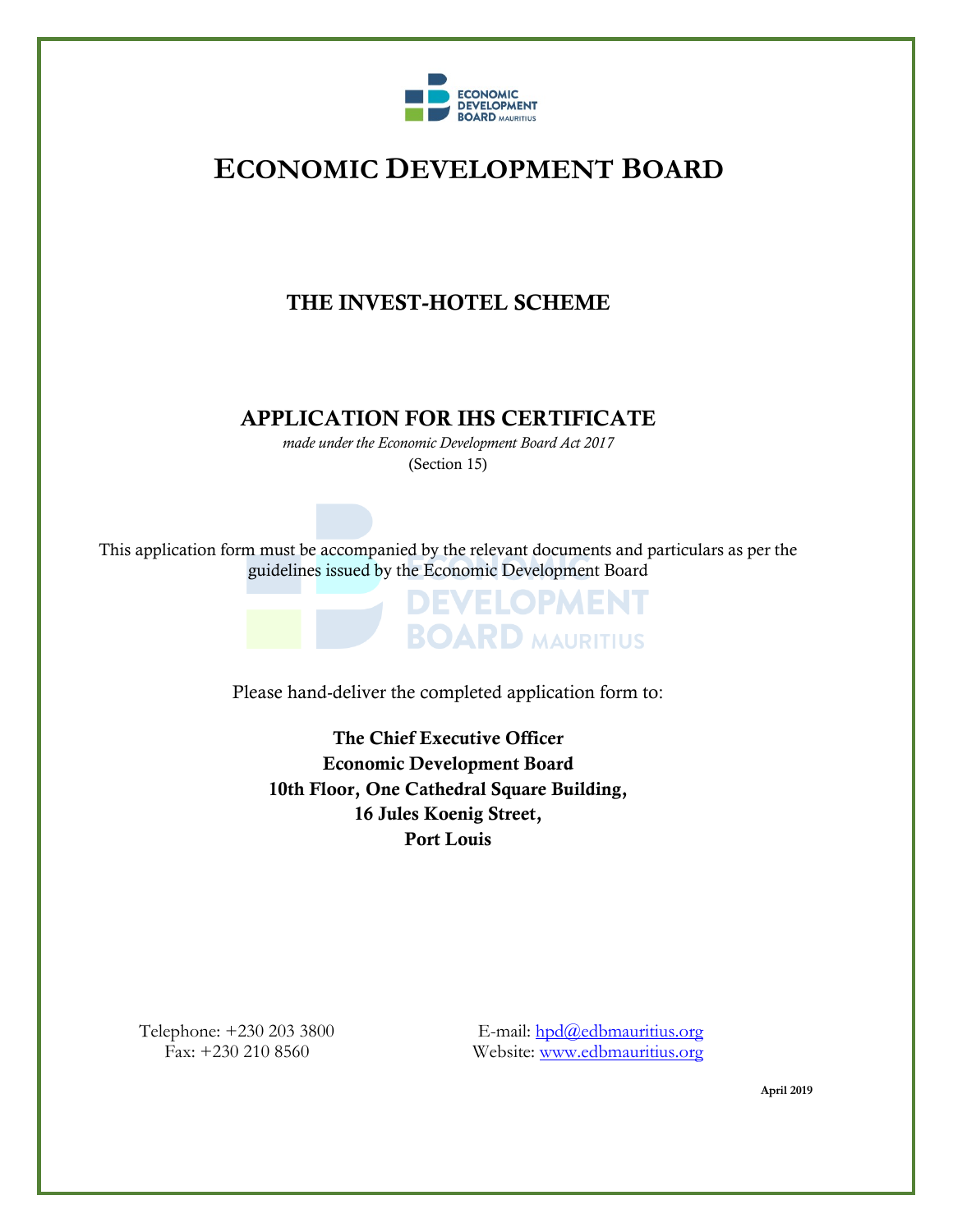# SECTION 1 : GENERAL

# 1.1 Business Details

| Company Name                           |     |
|----------------------------------------|-----|
| Company Incorporation<br>number        |     |
| <b>Business Registration</b><br>number |     |
| Name of Director                       |     |
| Address                                |     |
| Telephone                              | Fax |
| Email Address                          |     |
| 1.2 Shareholder Detail(s)*             |     |
| <b>Investor 1</b>                      |     |
| Name or Business name                  |     |
| Telephone                              | Fax |
| <b>Email Address</b>                   |     |
| Primary Nationality                    |     |
|                                        |     |
| <b>Investor 2</b>                      |     |
| Name or Business name                  |     |
| Telephone                              | Fax |
| Email Address                          |     |
| Primary Nationality                    |     |
| <b>Investor 3</b>                      |     |
| Name or Business name                  |     |
| Telephone                              | Fax |
| Email address                          |     |
| Primary Nationality                    |     |
|                                        |     |

\*If more than one, provide same as annex to application form

Full description of the promoters' background should be provided in the business plan.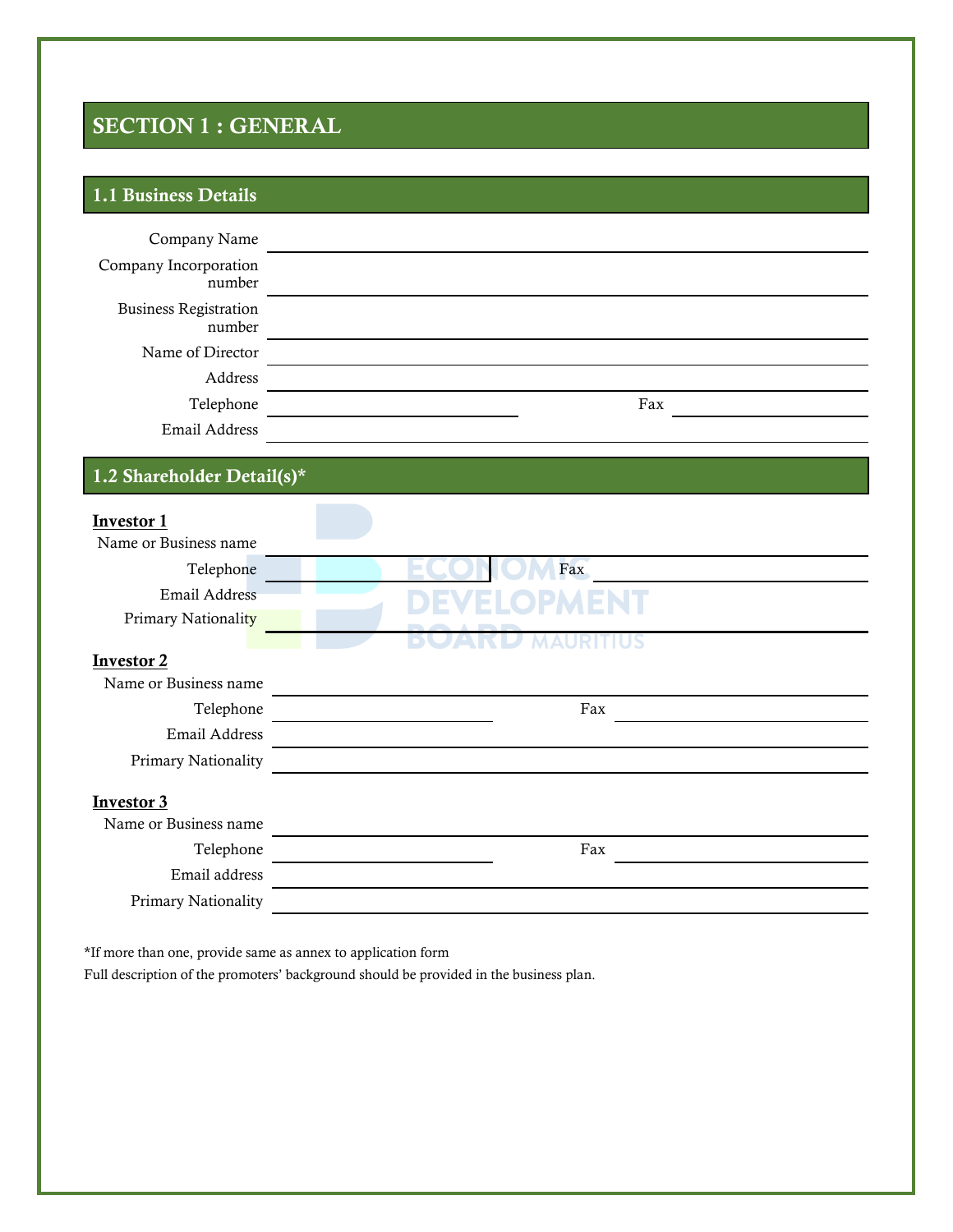# SECTION 3 INVEST-HOTEL PROJECT

# 3.1 Project description

| Location                                                  |                        |        |
|-----------------------------------------------------------|------------------------|--------|
| Total number of units                                     |                        |        |
| Hotel rooms                                               |                        |        |
| <b>Villas</b>                                             |                        |        |
| Suites                                                    |                        |        |
| Other types of units                                      |                        |        |
| Other components of the hotel:                            |                        |        |
|                                                           |                        |        |
|                                                           |                        |        |
|                                                           |                        |        |
| 3.2 Sale of units & other parts of a hotel                |                        |        |
|                                                           | <b>BOARD MAURITIUS</b> | Number |
| Number of units planned for sale                          |                        |        |
|                                                           |                        |        |
| List of components planned for sale:                      |                        |        |
|                                                           |                        |        |
|                                                           |                        |        |
|                                                           |                        |        |
| 3.3 Hotel management company & Tourist Enterprise Licence |                        |        |

Name of Management Company: Date letter of intent issued by the Tourism Authority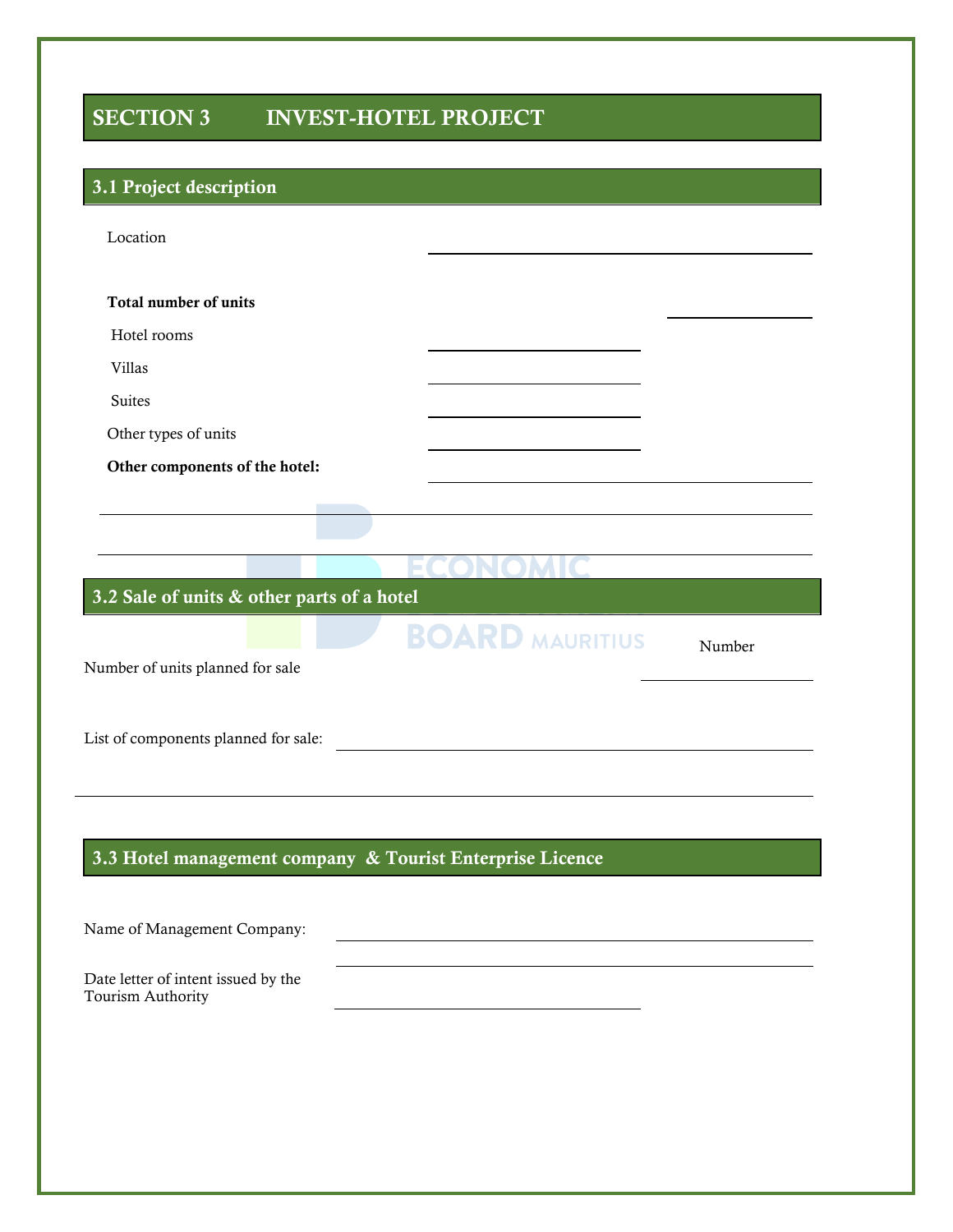# SECTION 4 FINANCIAL STRUCTURE

#### 4.1 Financial Structure

|      | Total authorised capital                                                                            |            | Rs           |
|------|-----------------------------------------------------------------------------------------------------|------------|--------------|
|      |                                                                                                     | Local (Rs) | Foreign (Rs) |
|      | <b>Issued Capital</b>                                                                               |            |              |
|      | Paid up equity                                                                                      |            |              |
| i.   | Cash                                                                                                |            |              |
| ii.  | In kind                                                                                             |            |              |
|      | <b>Loan Capital</b>                                                                                 |            |              |
| i.   | Amount (Rs)                                                                                         |            |              |
| ii.  | Term (years)                                                                                        |            |              |
| iii. | Rate of interest (%)                                                                                |            |              |
| iv.  | Shareholder's advance (Rs)                                                                          |            |              |
|      | 4.2 Development Costs*                                                                              |            |              |
|      |                                                                                                     |            |              |
|      | ECONOMIC<br>Cost of land<br>DEVELOPMENT                                                             |            | (Rs)         |
|      | Engineering and architectural fees                                                                  |            |              |
|      | <b>BOARD MAURITIUS</b><br>Professional fees (EIA, consultant fees, etc)                             |            |              |
|      | Constructions costs (hotel rooms and villas)                                                        |            |              |
|      | Constructions costs (other parts of the hotel)                                                      |            |              |
|      | Landscaping                                                                                         |            |              |
|      | Infrastructure works                                                                                |            |              |
|      | - Roads                                                                                             |            |              |
|      | - Utilities                                                                                         |            |              |
|      | - Waste water                                                                                       |            |              |
|      | Financing costs                                                                                     |            |              |
|      | Marketing costs                                                                                     |            |              |
|      | Other (specify)                                                                                     |            |              |
|      | <b>Total Investment Costs</b>                                                                       |            |              |
|      | *A complete cash flow / profitability projection for three years must be part of the business plan. |            |              |
|      | (Local) Rs                                                                                          |            | (Foreign) Rs |
|      | Total Investment costs                                                                              |            |              |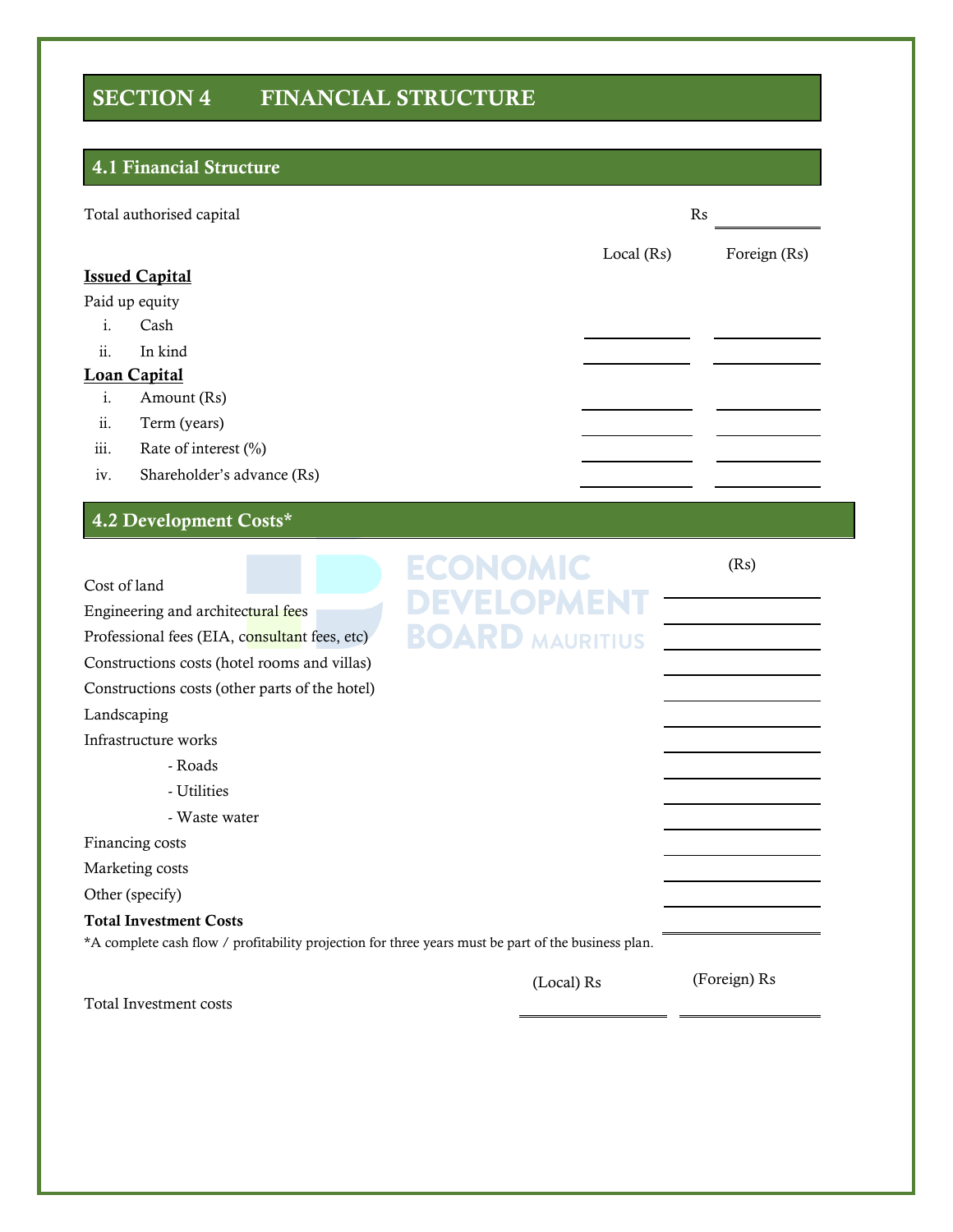# 4.3 Employment (numbers)\*

|                                                       | Year 1 |   | Year 2 |   | Year 3 |   | Average |   |
|-------------------------------------------------------|--------|---|--------|---|--------|---|---------|---|
|                                                       |        | F |        | F |        | F |         | F |
| Management                                            |        |   |        |   |        |   |         |   |
| Skilled                                               |        |   |        |   |        |   |         |   |
| Non-skilled                                           |        |   |        |   |        |   |         |   |
| *Do not include investors<br>$L = Local, F = Foreign$ |        |   |        |   |        |   |         |   |

# SECTION 5 LAND USE PLANNING

#### 5.1 Land development

| Please provide plot size for each component   |                                  | Land Area (Ha) |
|-----------------------------------------------|----------------------------------|----------------|
| Freehold                                      |                                  |                |
| Leasehold                                     |                                  |                |
|                                               | <b>ECONOMIC</b>                  |                |
| 5.2 State Land (if development on state land) |                                  |                |
|                                               |                                  |                |
| Do you hold:<br>Lease Agreement               | Date of lease agreement:         |                |
| Letter of Intent                              | Date of letter of intent:        |                |
| Letter of reservation                         | Date of letter of reservation: / |                |

# SECTION 6 BANK & IMPLEMENTATION PLAN

| <b>6.2 Local Banker(s)</b> |  |
|----------------------------|--|
| Bank Name                  |  |
| Address                    |  |
| <b>Bank Name</b>           |  |
| Address                    |  |
|                            |  |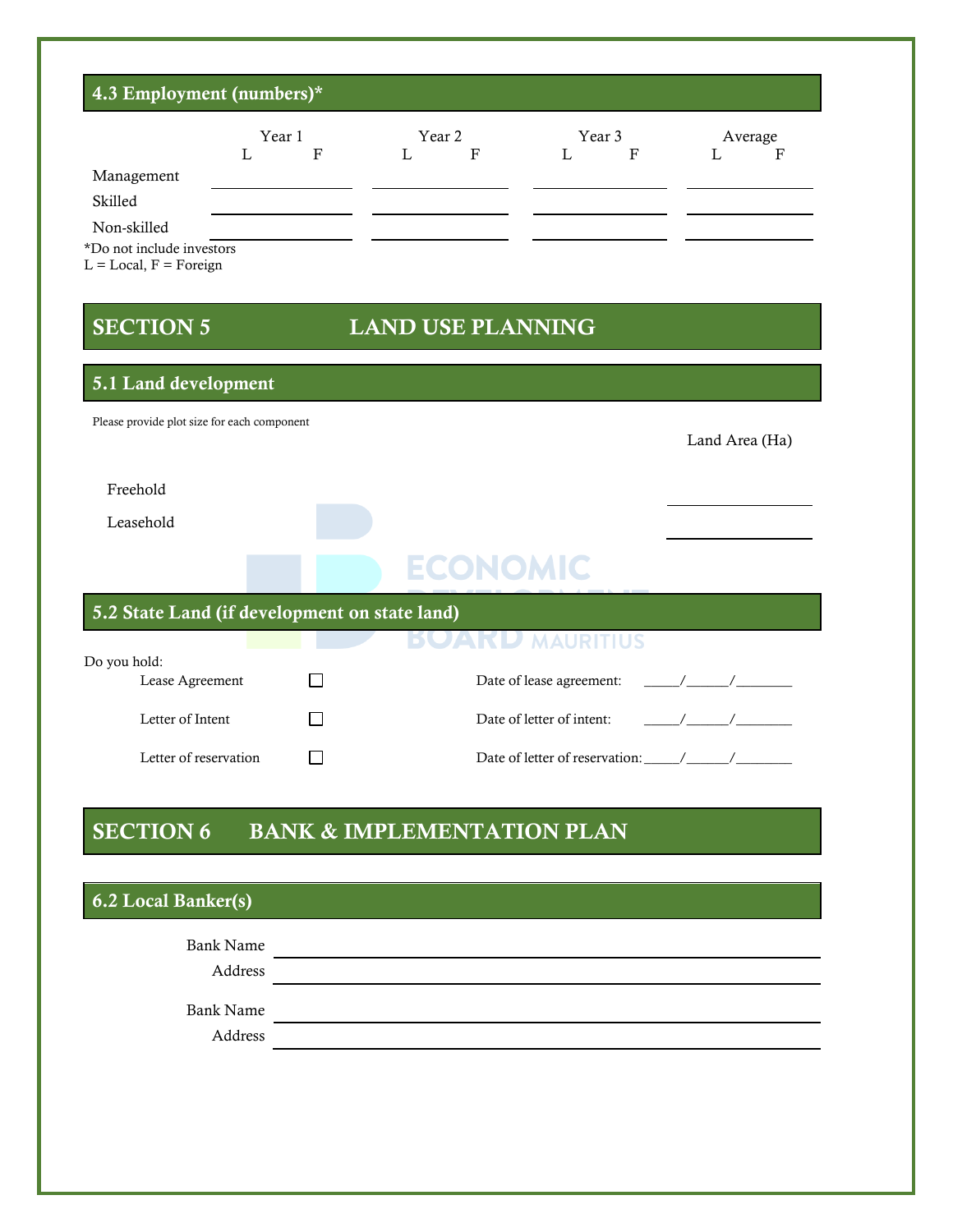# 6.3 Implementation Schedule

|                                                 | <b>Dates</b> |
|-------------------------------------------------|--------------|
| Detailed design                                 |              |
| Application of EIA                              |              |
| Application for Building and Land<br>Use Permit |              |
| Appointment of contractor                       |              |
| Construction starts                             |              |
| Construction finishes                           |              |
| Operation starts                                |              |

#### 6.4 Check List

|    | Have you attached the following?                                                                                                                                                                                                                                                                                | Tick as<br>appropriate |  |
|----|-----------------------------------------------------------------------------------------------------------------------------------------------------------------------------------------------------------------------------------------------------------------------------------------------------------------|------------------------|--|
|    | Detailed business plan containing:<br><b>VELOPMENT</b><br>i.<br>Background of promoters<br>Project components and description<br><b>MAURITIUS</b><br>ii.<br>iii.<br>Marketing<br>Work programme and implementation schedule<br>iv.<br>Detailed financial structure of project<br>V.<br>Capital structure<br>vi. |                        |  |
| 2  | Site location plan by sworn surveyor                                                                                                                                                                                                                                                                            |                        |  |
| 3  | Title deed or presale agreement (promesse de vente) or letter of reservation, letter<br>of intent or lease agreement                                                                                                                                                                                            |                        |  |
| 4  | Hotel master plan                                                                                                                                                                                                                                                                                               |                        |  |
| 5  | Bank documents showing proof of funds                                                                                                                                                                                                                                                                           |                        |  |
| 6  | Architecture and drawings                                                                                                                                                                                                                                                                                       |                        |  |
| 7  | <b>Outline Planning Permission</b>                                                                                                                                                                                                                                                                              |                        |  |
| 8  | Letter of Intent from Tourism Authority                                                                                                                                                                                                                                                                         |                        |  |
| 9  | Specimen copy of the deed of sale for transfer of a unit                                                                                                                                                                                                                                                        |                        |  |
| 10 | Specimen copy of lease back agreement                                                                                                                                                                                                                                                                           |                        |  |